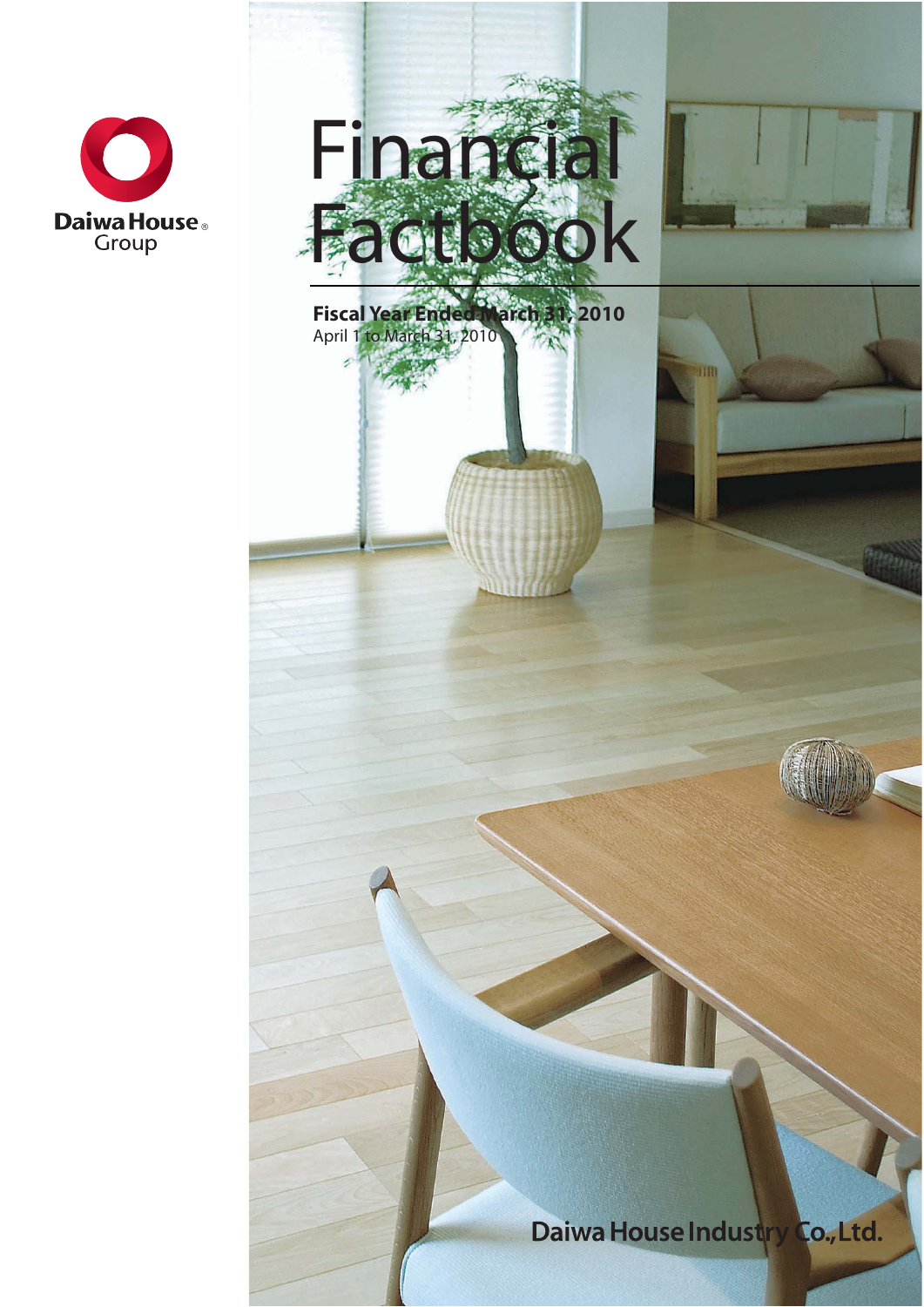# **Daiwa House Industry Financial Factbook Fiscal Year Ended March 31, 2010**

# **Contents**

| Housing Starts Sales of Houses           | 1       | Non-Consolidated                                             |
|------------------------------------------|---------|--------------------------------------------------------------|
|                                          |         | <b>Financial Statements</b>                                  |
| Consolidated                             |         | <b>Non-Consolidated Balance Sheets</b>                       |
| <b>Financial Statements</b>              |         |                                                              |
|                                          |         | Non-Consolidated Statements of Income                        |
| <b>Consolidated Balance Sheets</b>       | $2 - 4$ |                                                              |
|                                          |         | <b>Analysis of Operations</b>                                |
| <b>Analysis of Financial Position</b>    |         |                                                              |
|                                          |         | <b>Sales by Segment</b>                                      |
| Net Asset Ratio  Other Ratios            |         |                                                              |
|                                          | 5       | <b>Gross Profit Ratio by Segment</b>                         |
| Return on Equity Per Share Data          |         | <b>Orders Received by Segment</b><br><b>Sales by Segment</b> |
| <b>Capital Investments</b>               |         |                                                              |
|                                          |         | <b>Reference Materials</b>                                   |
| Capital Investments Depreciation         | $6 - 7$ |                                                              |
|                                          |         | <b>Residential Business</b>                                  |
| <b>Analysis of Operations</b>            |         | <b>Condominiums Business</b>                                 |
| <b>Consolidated Statements of Income</b> | 8       |                                                              |
| $\sim$ $\sim$ $\sim$ $\sim$ $\sim$       |         |                                                              |

# Non-Consolidated

| Non-Consolidated Balance Sheets       | $16-18$ |
|---------------------------------------|---------|
| Non-Consolidated Statements of Income | 19      |

### **Analysis of Operations**

| <b>Sales by Segment</b><br><b>Gross Profit Ratio by Segment</b> | 20 |
|-----------------------------------------------------------------|----|
| Orders Received by Segment Sales by Segment                     | 21 |

### **Reference Materials**

| <b>Residential Business</b>  | つつ |
|------------------------------|----|
| <b>Condominiums Business</b> |    |

| <b>Consolidated Statements of Income</b> |          |
|------------------------------------------|----------|
| <b>Sales by Segment</b>                  | $9 - 10$ |
| Operating Income (Loss) by Segment       |          |
|                                          |          |

### **Reference Materials**

| Performance Indicators of Major Companies<br>in the Daiwa House Group | 11 | * Remarks on appropriate use of forecasted results of operation and other special mat<br>Consolidated and non-consolidated business forecasts are based on assumptions in |
|-----------------------------------------------------------------------|----|---------------------------------------------------------------------------------------------------------------------------------------------------------------------------|
| <b>Residential Business</b>                                           | 12 | light of the information available as of the date (May 12, 2010) of<br>announcement of this material and the factors of uncertainty that may possibly                     |
| <b>Commercial Construction Business</b>                               | 13 | impact the future results of operation. The Company's actual results may<br>differ significantly from those presented herein as a consequence of                          |
| <b>Resort Hotels and Sports Life Business</b>                         |    | numerousfactors such as economic conditions, competitor situations and<br>fluctuations in land prices.                                                                    |
| <b>Other Businesses</b><br><b>City-Center Hotels</b>                  | 14 | $(2010 \t 5 \t 12)$                                                                                                                                                       |
| <b>Home Center Business</b>                                           |    |                                                                                                                                                                           |
| <b>Overseas Businesses</b>                                            | 15 |                                                                                                                                                                           |

| * Remarks on appropriate use of forecasted results of operation and other special matters |
|-------------------------------------------------------------------------------------------|
| Consolidated and non-consolidated business forecasts are based on assumptions in          |
| light of the information available as of the date (May 12, 2010) of                       |
| announcement of this material and the factors of uncertainty that may possibly            |
| impact the future results of operation. The Company's actual results may                  |
| differ significantly from those presented herein as a consequence of                      |
| numerousfactors such as economic conditions, competitor situations and                    |
| fluctuations in land prices.                                                              |
|                                                                                           |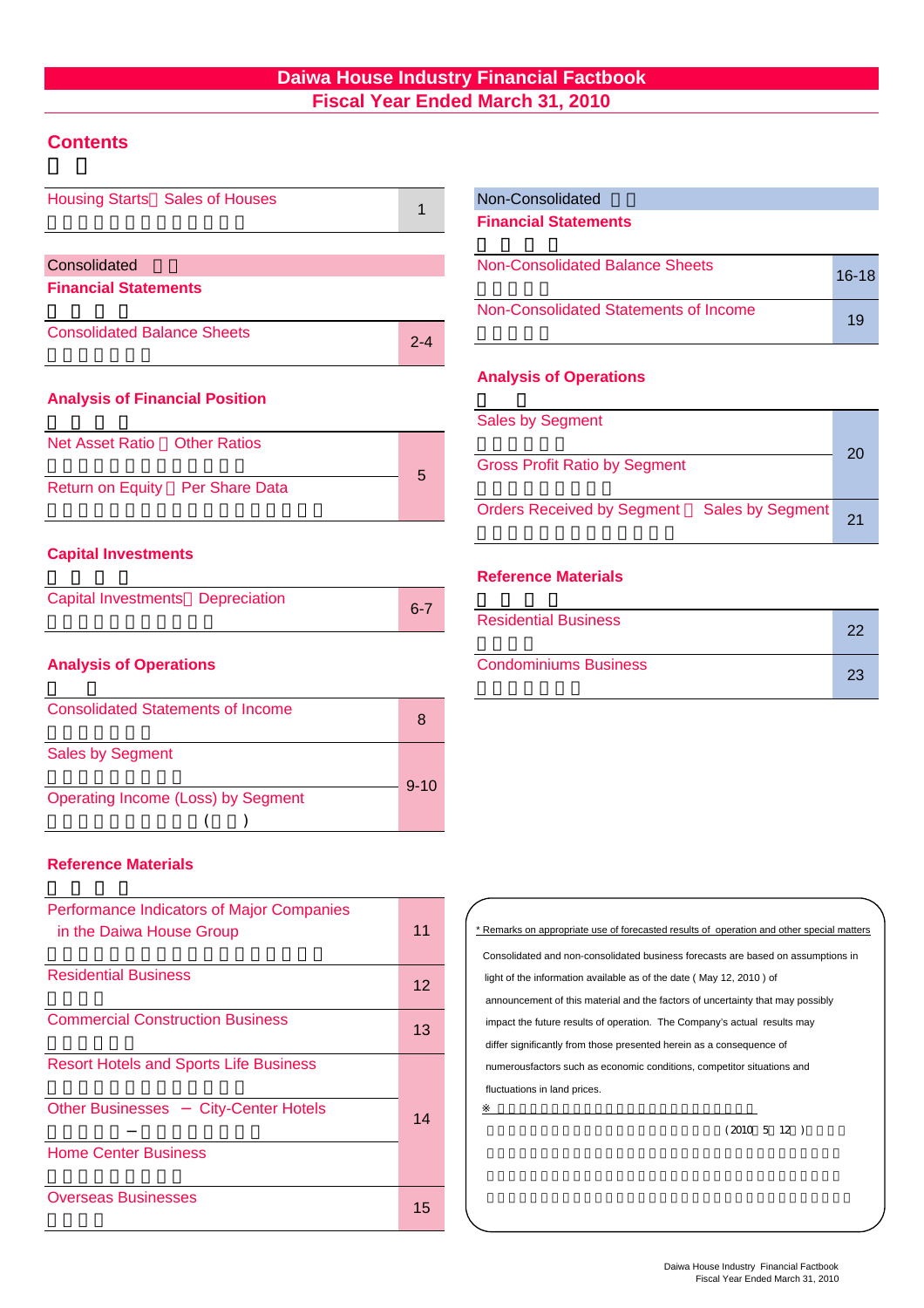

 **Housing Starts** / **Sales of Houses**

### Housing Starts

|                                 |        |                |        |        | (Thousands of units / |        |  |
|---------------------------------|--------|----------------|--------|--------|-----------------------|--------|--|
|                                 | '05/03 | '06/03         | '07/03 | '08/03 | '09/03                | '10/03 |  |
| <b>Housing starts</b>           | 1,193  | 1,249          | 1,285  | 1,036  | 1,039                 | 775    |  |
| Private-owned houses            | 367    | 353            | 356    | 312    | 311                   | 287    |  |
| <b>Subdivisions</b>             | 139    | 138            | 138    | 121    | 107                   | 95     |  |
| Condominiums for sale           | 207    | 231            | 242    | 160    | 165                   | 67     |  |
| <b>Rental houses</b>            | 467    | 518            | 538    | 431    | 445                   | 311    |  |
| Prefabricated housing starts    | 160    | 157            | 160    | 147    | 148                   | 124    |  |
| Prefabricated housing share (%) | 13.4   | 12.5           | 12.4   | 14.2   | 14.3                  | 16.0   |  |
| <b>Private-owned houses</b>     | 66     | 64             | 64     | 57     | 55                    | 52     |  |
| Prefabricated housing share (%) | 18.0   | 18.0           | 17.9   | 18.2   | 17.8                  | 18.0   |  |
| <b>Subdivisions</b>             | 8      | $\overline{7}$ | 8      | 9      | 6                     | 4      |  |
| Prefabricated housing share (%) | 2.2    | 2.0            | 2.1    | 3.1    | 2.3                   | 2.7    |  |
| <b>Rental houses</b>            | 86     | 85             | 87     | 81     | 86                    | 67     |  |
| Prefabricated housing share (%) | 18.4   | 16.4           | 16.2   | 18.7   | 19.3                  | 21.5   |  |

Source: Statistics for housing (including prefabricated) starts are from Housing Starts Survey by Ministry of Land, Infrastructure and Transport.  $($  ) and  $($   $)$ 

### Sales of Houses

|                                   |        |        |        |        |        |        | Units /             |
|-----------------------------------|--------|--------|--------|--------|--------|--------|---------------------|
|                                   | '05/03 | '06/03 | '07/03 | '08/03 | '09/03 | '10/03 | Forecasts<br>'11/03 |
| Sales of houses                   | 42,855 | 43,632 | 44,983 | 44,029 | 43,239 | 39,318 | 38,950              |
| Single-family houses, contracting | 10,410 | 9,641  | 9,309  | 9,070  | 8,586  | 8,609  | 8,556               |
| <b>Subdivisions</b>               | 2,060  | 1,944  | 1,955  | 1,685  | 1,729  | 1,308  | 1,244               |
| Condominiums for sale             | 3,727  | 4.391  | 4.981  | 4,253  | 3,511  | 2,863  | 2,050               |
| <b>Rental houses</b>              | 26,658 | 27,656 | 28,738 | 29,021 | 29.413 | 26,538 | 27,100              |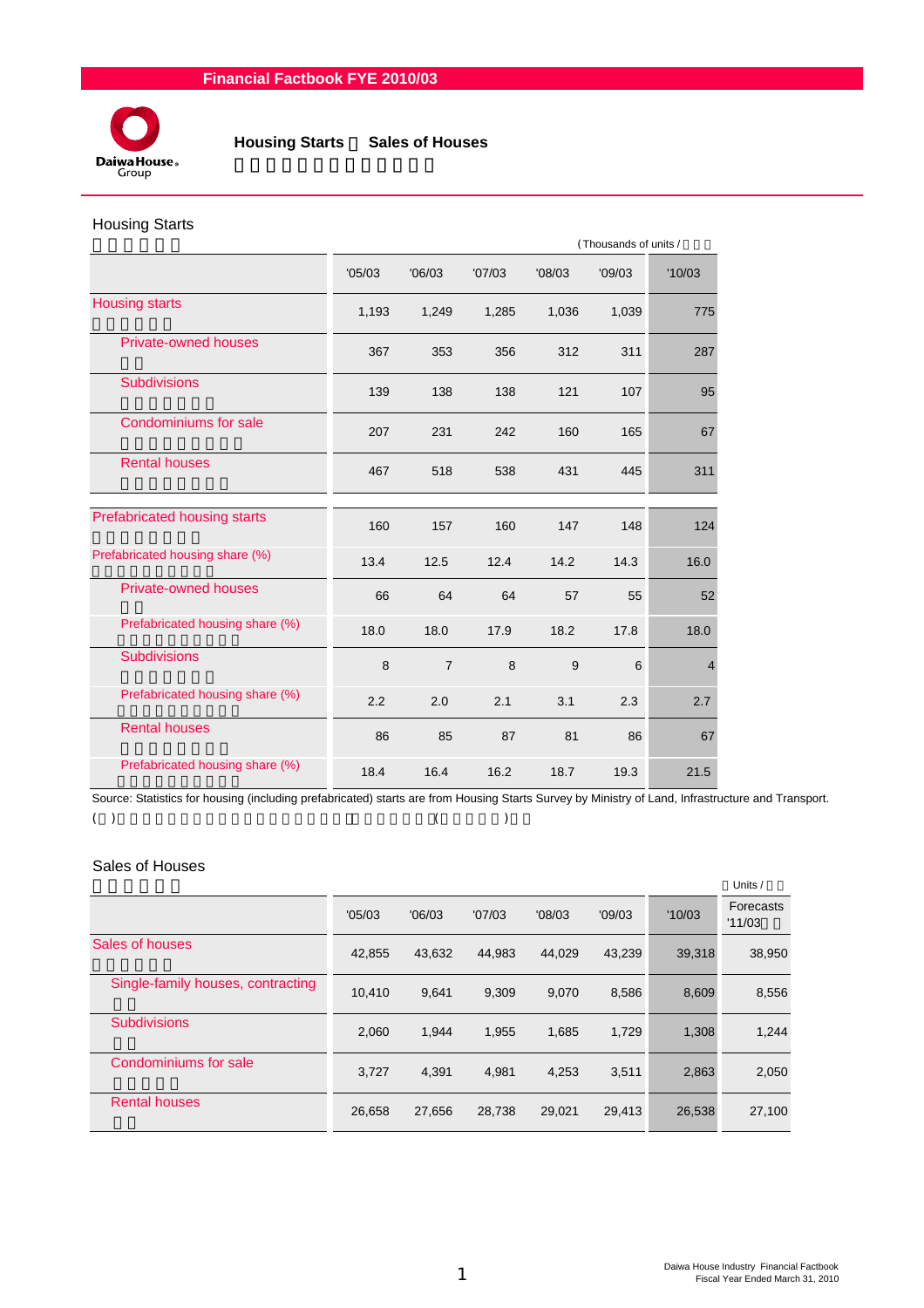

#### Consolidated Balance Sheets

|                                                                                          |           |           |           |           |           | Million / |
|------------------------------------------------------------------------------------------|-----------|-----------|-----------|-----------|-----------|-----------|
|                                                                                          | '05/03    | '06/03    | '07/03    | '08/03    | '09/03    | '10/03    |
| <b>Assets</b>                                                                            |           |           |           |           |           |           |
| <b>Current assets</b>                                                                    |           |           |           |           |           |           |
| Cash and deposits                                                                        | 150,739   | 124,021   | 102,369   | 100,354   | 105,840   | 179,792   |
| Notes receivable, accounts receivable from completed<br>construction contracts and other | 70,304    | 60,631    | 60,238    | 63,337    | 51,445    | 75,815    |
| Short-term investment securities                                                         | 24        |           |           | 20        |           | 6         |
| Inventories                                                                              | 324,238   | 368,334   | 432,328   | 495,612   | 396,443   | 300,002   |
| Costs on uncompleted construction contracts                                              | 35,248    | 49,560    | 59,259    | 72,602    | 57,444    | 15,098    |
| Land for sale                                                                            | 219,944   | 247,569   | 284,610   | 308,055   | 237,621   | 213,456   |
| <b>Buildings for sale</b>                                                                | 45,574    | 48,464    | 63,375    | 87,686    | 76,574    | 51,527    |
| Other                                                                                    | 69,096    | 69,192    | 72,672    | 103,450   | 108,800   | 125,830   |
| Allowance for doubtful accounts                                                          | $-1,861$  | $-2,161$  | $-1,274$  | $-897$    | $-1,342$  | $-2,690$  |
| <b>Total current assets</b>                                                              | 612,542   | 620,019   | 666,334   | 761,877   | 661,187   | 678,757   |
| <b>Noncurrent assets</b>                                                                 |           |           |           |           |           |           |
| Property, plant and equipment                                                            | 441,387   | 505,471   | 602,260   | 642,816   | 728,953   | 778,610   |
| <b>Buildings and structures</b>                                                          | 154,714   | 180,550   | 204,361   | 237,455   | 315,673   | 333,731   |
| Land                                                                                     | 243,698   | 286,699   | 344,107   | 341,407   | 356,002   | 389,587   |
| Other                                                                                    | 42,973    | 38,220    | 53,790    | 63,952    | 57,277    | 55,291    |
| Intangible assets                                                                        | 8,880     | 11,791    | 17,116    | 12,410    | 13,176    | 20,153    |
| Investments and other assets                                                             | 295,995   | 337,915   | 344,311   | 373,948   | 407,255   | 439,406   |
| <b>Total noncurrent assets</b>                                                           | 746,264   | 855,178   | 963,688   | 1,029,175 | 1,149,385 | 1,238,170 |
| <b>Total assets</b>                                                                      | 1,358,806 | 1,475,197 | 1,630,022 | 1,791,052 | 1,810,573 | 1,916,927 |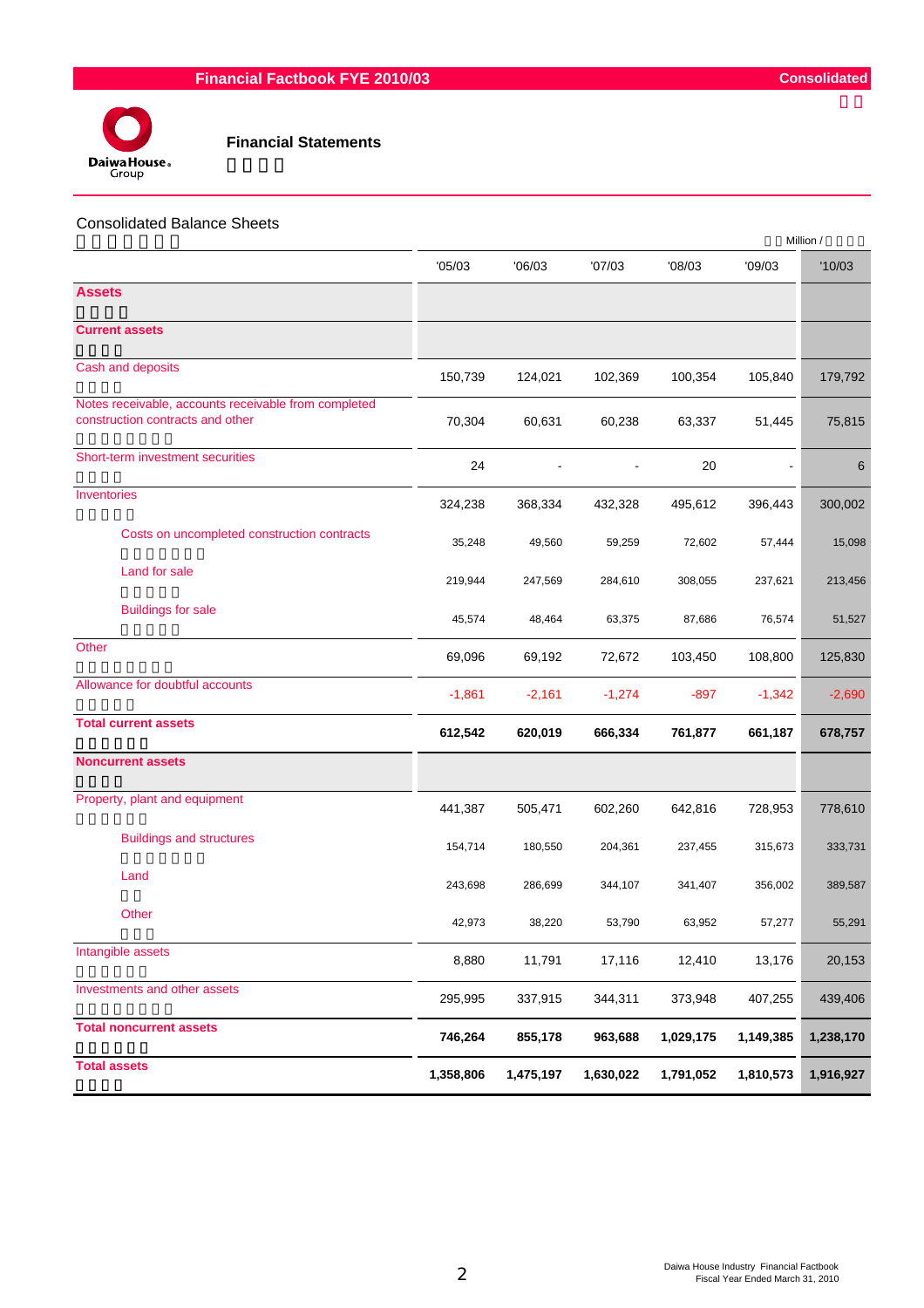

| <b>Consolidated Balance Sheets</b> |  |  |
|------------------------------------|--|--|
|------------------------------------|--|--|

|                                                                         |         |         |         |           |           | Million / |
|-------------------------------------------------------------------------|---------|---------|---------|-----------|-----------|-----------|
|                                                                         | '05/03  | '06/03  | '07/03  | '08/03    | '09/03    | '10/03    |
| <b>Liabilities</b>                                                      |         |         |         |           |           |           |
| <b>Current liabilities</b>                                              |         |         |         |           |           |           |
| Notes payable, accounts payable for construction contracts<br>and other | 156,973 | 169,853 | 253,255 | 189,860   | 129,843   | 113,807   |
| Short-term loans payable                                                | 13,175  | 6,183   | 6,933   | 11,918    | 16,407    | 14,771    |
| Current portion of long-term loans payable                              | 1,367   | 2,927   | 1,070   | 1,595     | 5,610     | 2,901     |
| <b>Commercial papers</b>                                                |         |         |         | 20,000    |           |           |
| Income taxes payable                                                    | 15,699  | 16,211  | 15,832  | 23,163    | 6,962     | 24,037    |
| Advances received on uncompleted construction contracts                 | 48,005  | 65,423  | 62,870  | 58,628    | 61,054    | 27,403    |
| Other                                                                   | 150,035 | 166,769 | 149,626 | 179,158   | 152,757   | 161,679   |
| <b>Total current liabilities</b>                                        | 385,256 | 427,368 | 489,588 | 484,323   | 372,636   | 344,601   |
| <b>Noncurrent liabilities</b>                                           |         |         |         |           |           |           |
| <b>Bonds payable</b>                                                    |         |         |         |           |           | 105,300   |
| Long-term loans payable                                                 | 6,555   | 13,527  | 50,570  | 193,376   | 319,956   | 335,388   |
| Other                                                                   | 371,087 | 383,109 | 428,718 | 463,911   | 510,553   | 513,868   |
| <b>Total noncurrent liabilities</b>                                     | 377,642 | 396,637 | 479,288 | 657,287   | 830,509   | 954,556   |
| <b>Total liabilities</b>                                                | 762,898 | 824,006 | 968,876 | 1,141,611 | 1,203,145 | 1,299,157 |
|                                                                         |         |         |         |           |           |           |
| <b>Interest-bearing liabilities</b>                                     | 21,097  | 22,638  | 58,573  | 228,390   | 344,534   | 465,468   |
| Debt / Equity atio<br>D/E                                               | 4.0     | 3.9     | 8.9     | 36.1      | 56.8      | 75.5      |
| <b>Net Debt / Equity atio</b><br><b>D</b> /E                            |         |         |         | 20.2      | 39.3      | 46.3      |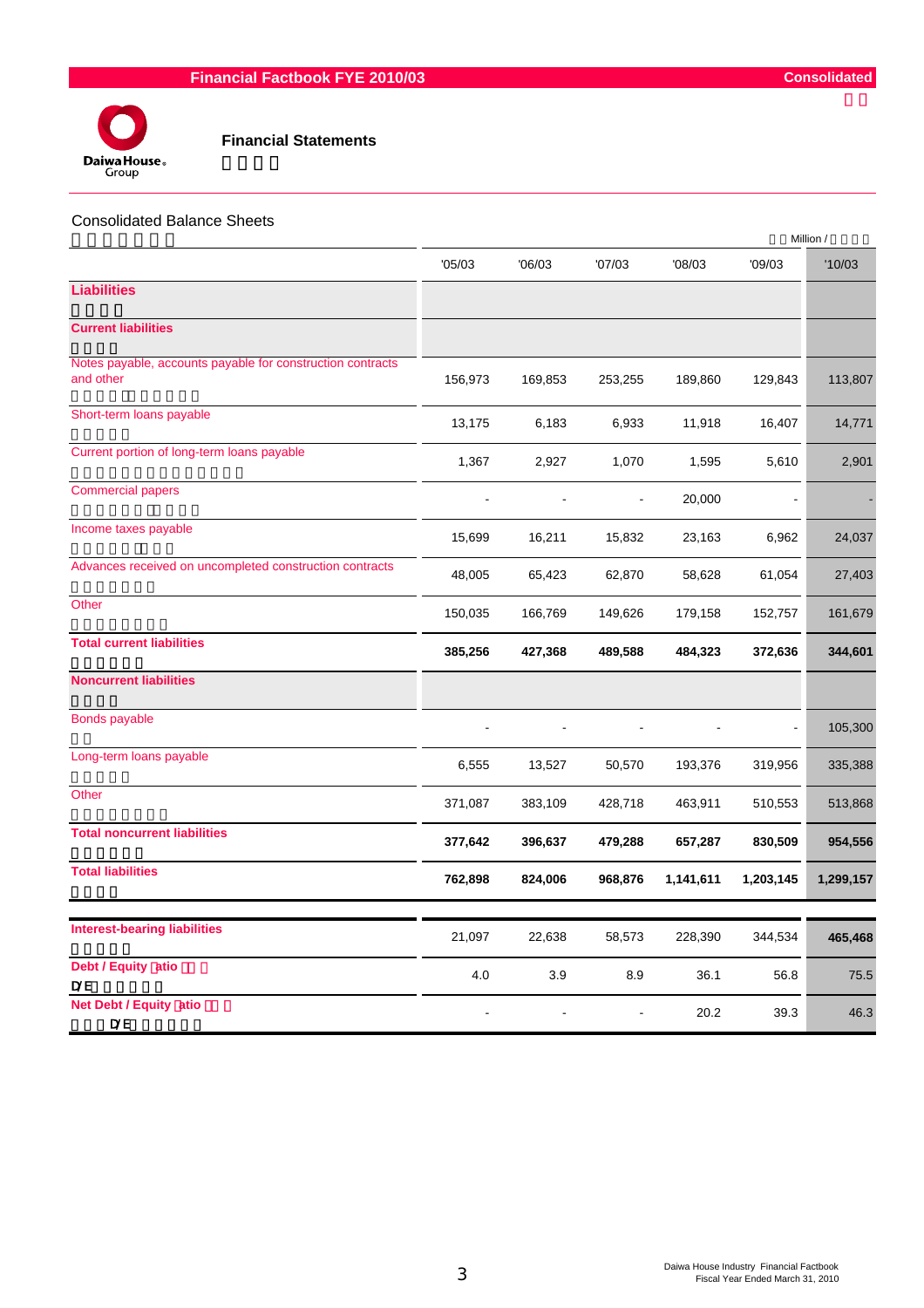



|                                                                |                              |                              |                |                |                | Million / |
|----------------------------------------------------------------|------------------------------|------------------------------|----------------|----------------|----------------|-----------|
|                                                                | '05/03                       | '06/03                       | '07/03         | '08/03         | '09/03         | '10/03    |
| <b>Minority interests</b>                                      | 71,798                       | 74,656                       |                | $\blacksquare$ | $\blacksquare$ |           |
| <b>Shareholders' equity</b>                                    |                              |                              |                |                |                |           |
| Capital stock                                                  | 110,120                      | 110,120                      |                |                |                |           |
| <b>Capital surplus</b>                                         | 147,759                      | 148,019                      | $\overline{a}$ | $\overline{a}$ | $\blacksquare$ |           |
| <b>Retained earnings</b>                                       | 325,893                      | 355,494                      |                |                | L.             |           |
| <b>Treasury stock</b>                                          | $-4,168$                     | $-3,571$                     | $\overline{a}$ |                |                |           |
| Revaluation reserve for land                                   | $-69,229$                    | $-63,392$                    | ä,             | ÷,             |                |           |
| Valuation difference on available-for-sale securities          | 14,662                       | 30,746                       | ä,             |                |                |           |
| Foreign currency translation adjustment                        | $-927$                       | $-882$                       | $\blacksquare$ |                | $\blacksquare$ |           |
| <b>Total shareholders' equity</b>                              | 524,109                      | 576,534                      | $\blacksquare$ |                |                |           |
| Total liabilities, minority interests and shareholders' equity | 1,358,806                    | 1,475,197                    |                |                |                |           |
| <b>Net assets</b>                                              |                              |                              |                |                |                |           |
| <b>Shareholders' equity</b>                                    |                              |                              |                |                |                |           |
| <b>Capital stock</b>                                           | $\overline{a}$               | $\blacksquare$               | 110,120        | 110,120        | 110,120        | 110,120   |
| <b>Capital surplus</b>                                         | $\blacksquare$               | $\blacksquare$               | 226,834        | 226,824        | 226,824        | 226,824   |
| <b>Retained earnings</b>                                       |                              | $\blacksquare$               | 387,842        | 381,479        | 370,240        | 375,154   |
| <b>Treasury stock</b>                                          |                              | $\blacksquare$               | $-7,692$       | $-19,534$      | $-19,553$      | $-19,615$ |
| <b>Total shareholders' equity</b>                              |                              | $\overline{\phantom{a}}$     | 717,104        | 698,891        | 687,632        | 692,484   |
| <b>Valuation and translation adjustments</b>                   |                              |                              |                |                |                |           |
| Valuation difference on available-for-sale securities          |                              | $\blacksquare$               | 29,873         | 13,432         | 2,034          | 6,696     |
| Revaluation reserve for land                                   |                              | $\blacksquare$               | $-86, 847$     | $-79,195$      | $-77,878$      | $-77,593$ |
| Foreign currency translation adjustment                        | $\overline{\phantom{a}}$     | $\qquad \qquad \blacksquare$ | $-821$         | $-556$         | $-5,105$       | $-4,765$  |
| <b>Total valuation and translation adjustments</b>             |                              | $\blacksquare$               | $-57,795$      | $-66,320$      | $-80,949$      | $-75,662$ |
| <b>Minority interests</b>                                      |                              | ۰                            | 1,837          | 16,869         | 744            | 948       |
| <b>Total net assets</b>                                        | $\qquad \qquad \blacksquare$ | $\overline{\phantom{a}}$     | 661,145        | 649,440        | 607,427        | 617,769   |
| <b>Total liabilities and net assets</b>                        |                              | $\overline{\phantom{a}}$     | 1,630,022      | 1,791,052      | 1,810,573      | 1,916,927 |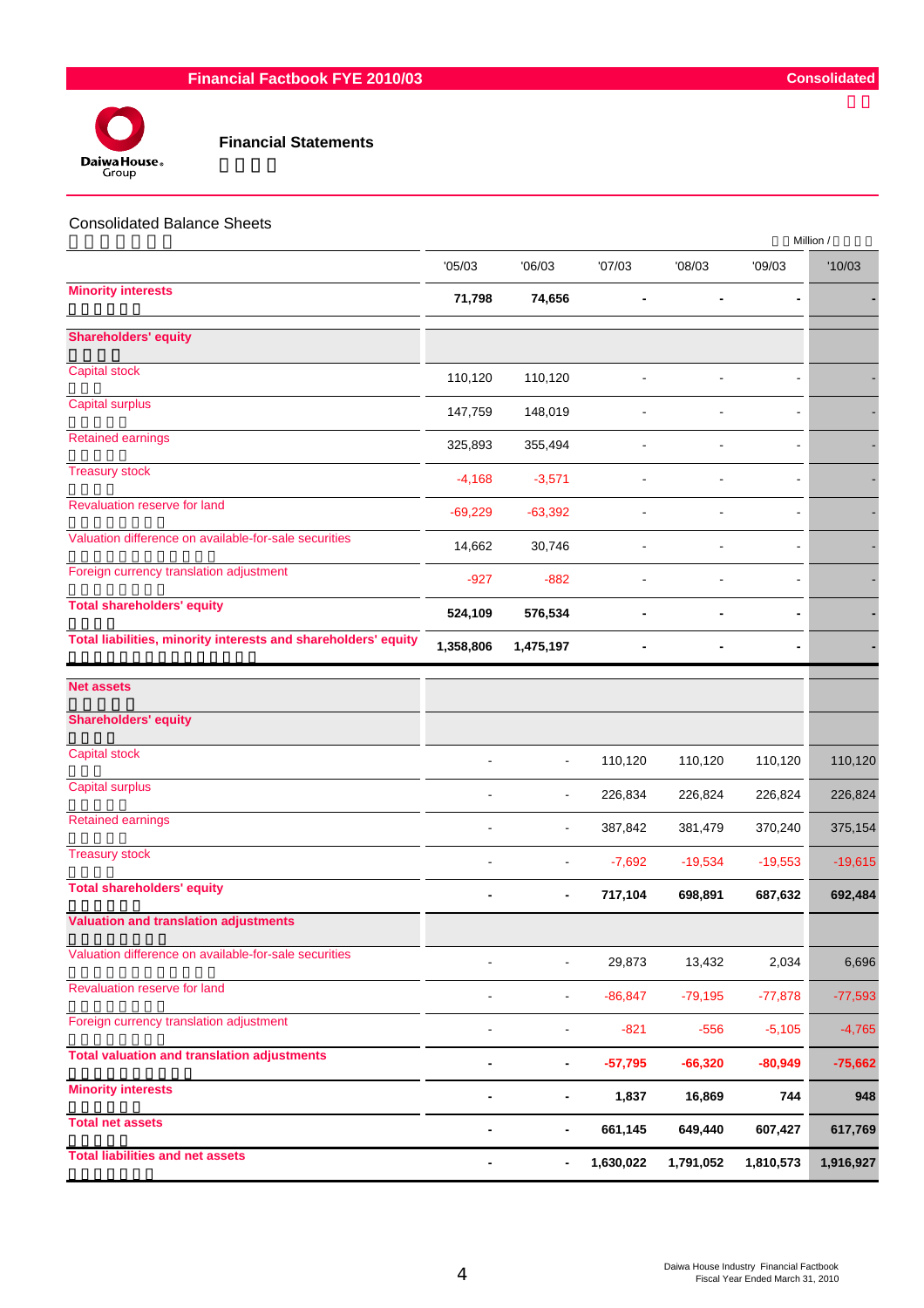#### **Financial Factbook FYE 2010/03 Consolidated**



### **Analysis of Financial Position**









#### Return on Equity Net Assets per Share (left scale)

Basic Net Income per Share (right scale)



|                             | '05/03 | '06/03   | '07/03   | '08/03   | '09/03   | '10/03   |
|-----------------------------|--------|----------|----------|----------|----------|----------|
| Net asset ratio             | 38.6   | 39.1     | 40.4     | 35.3     | 33.5     | 32.2     |
| <b>Current ratio</b>        | 159.0  | 145.1    | 136.1    | 157.3    | 177.4    | 197.0    |
| Noncurrent ratio            | 142.4  | 148.3    | 145.8    | 158.5    | 189.2    | 200.4    |
| Return on equity            | 7.9    | 8.2      | 7.5      | 2.0      | 0.7      | 3.1      |
| Net assets per share(       | 959.08 | 1,053.37 | 1,122.88 | 1,092.04 | 1,047.50 | 1,065.15 |
| Basic net income per share( | 73.26  | 81.88    | 81.15    | 22.46    | 7.20     | 33.00    |

5 Daiwa House Industry Financial Factbook Fiscal Year Ended March 31, 2010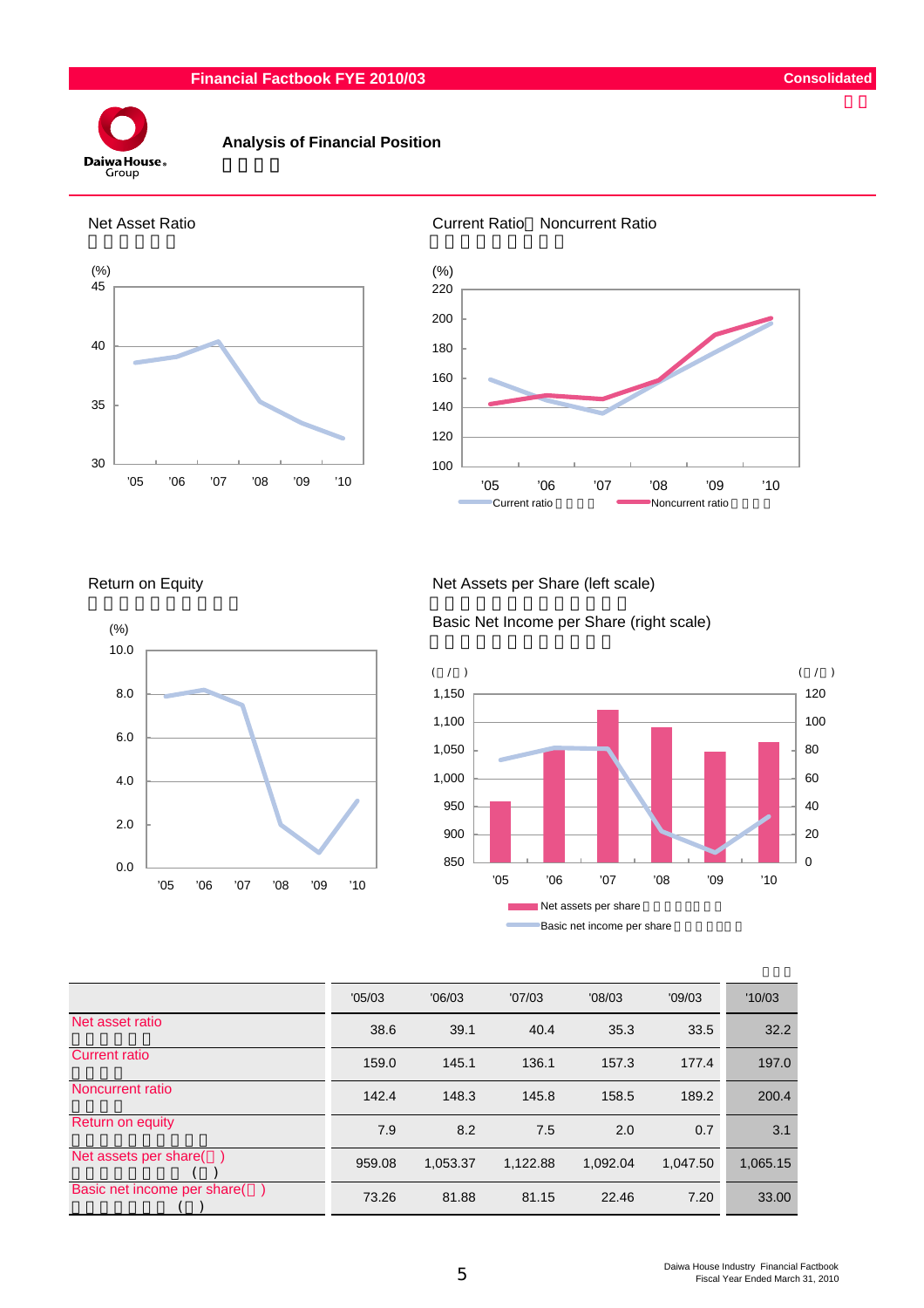## **Financial Factbook FYE 2010/03 Consolidated**



#### **Capital Investments**

#### Capital Investments



#### Capital Investments

|                                            |                |         |         |         |         |        | Million /           |
|--------------------------------------------|----------------|---------|---------|---------|---------|--------|---------------------|
|                                            | '05/03         | '06/03  | '07/03  | '08/03  | '09/03  | '10/03 | Forecasts<br>'11/03 |
| <b>Capital investments</b>                 | 56,695         | 110,143 | 136,171 | 103,856 | 160,600 | 99,786 | 68,500              |
| <b>Single-Family Houses</b>                |                |         |         |         |         | 4,338  | 2,900               |
| <b>Rental Housing</b>                      |                |         |         |         |         | 26,343 | 14,400              |
| Condominiums                               |                |         |         |         |         | 2,416  | 3,200               |
| <b>Existing Home Business</b>              |                |         |         |         |         | 635    | 500                 |
| <b>Commercial Facilities</b>               |                |         |         |         |         | 19,633 | 18,300              |
| <b>Business &amp; Corporate Facilities</b> | $\blacksquare$ |         |         |         |         | 26,528 | 9,200               |
| <b>Health &amp; Leisure</b>                |                |         |         |         |         | 2,584  | 5,400               |
| <b>Other Businesses</b>                    |                |         |         |         |         | 17,866 | 15,800              |
| <b>Eliminations/Corporate</b>              |                |         |         |         |         | (559)  | (1,200)             |

### Reference Previous Segmentation

|                                        |        |         |         |         | Million / |        |
|----------------------------------------|--------|---------|---------|---------|-----------|--------|
|                                        | '05/03 | '06/03  | '07/03  | '08/03  | '09/03    | '10/03 |
| <b>Capital investments</b>             | 56,695 | 110,143 | 136,171 | 103.856 | 160,600   | 99,786 |
| <b>Residential business</b>            | 7.699  | 12.642  | 12,599  | 10.484  | 50,112    | 33,784 |
| Commercial construction business       | 31,908 | 77,100  | 98,812  | 71,060  | 89,259    | 46,159 |
| Resort hotels and sports life business | 850    | 3,072   | 2,677   | 2,794   | 2,378     | 2,564  |
| Home center business                   | 725    | 611     | 3,119   | 733     | 1.074     | 524    |
| <b>Other businesses</b>                | 15,842 | 17,410  | 19,907  | 18,719  | 19,424    | 17,310 |
| <b>Eliminations/Corporate</b>          | (331)  | (694)   | (945)   | 63      | (1,648)   | (557)  |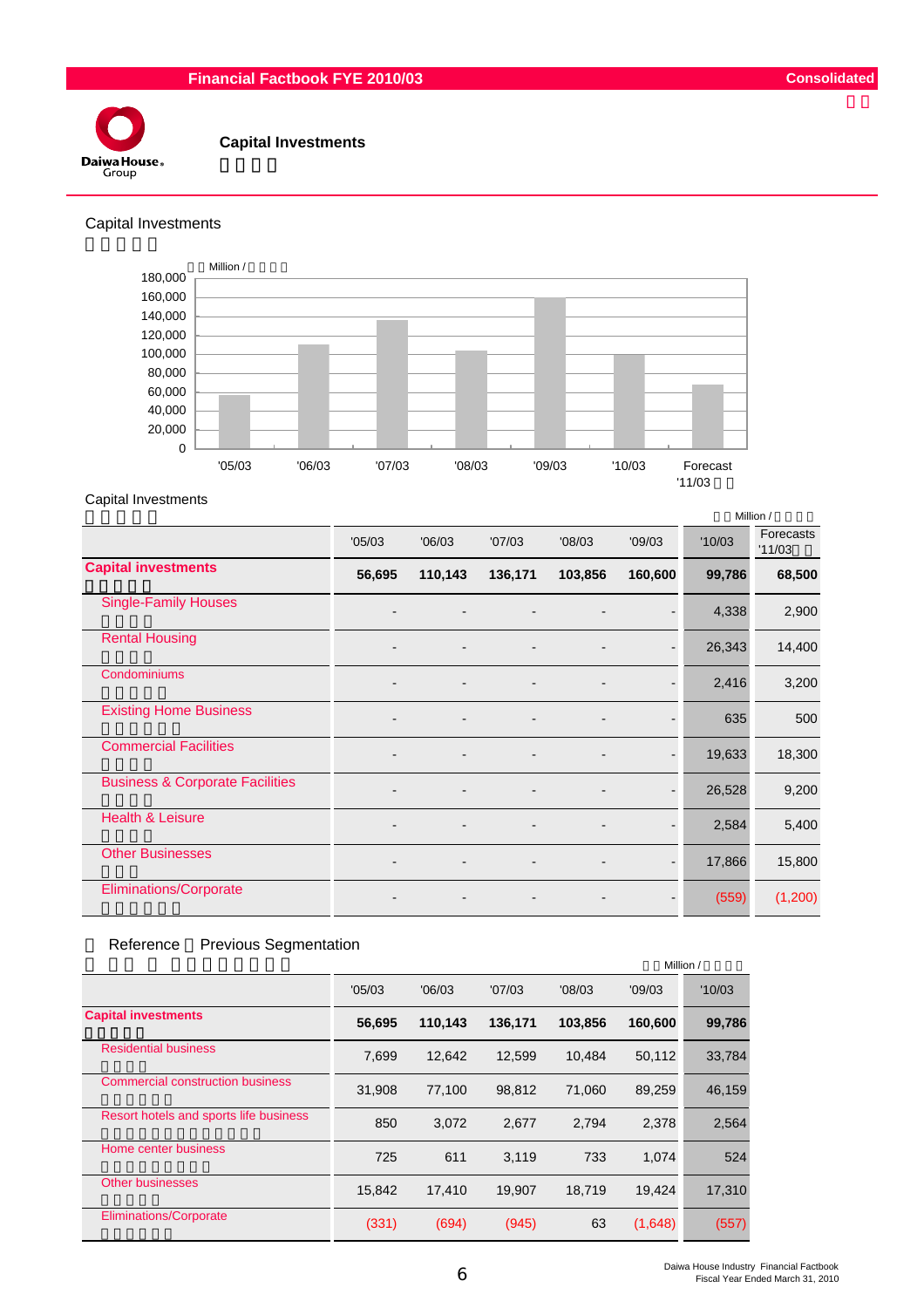## **Financial Factbook FYE 2010/03 Consolidated**



 **Depreciation**

Depreciation



#### Depreciation

|                                            |                |        |        |                          |        |        | Million /           |
|--------------------------------------------|----------------|--------|--------|--------------------------|--------|--------|---------------------|
|                                            | '05/03         | '06/03 | '07/03 | '08/03                   | '09/03 | '10/03 | Forecasts<br>'11/03 |
| <b>Depreciation</b>                        | 19,242         | 26,814 | 29,536 | 35,621                   | 39,318 | 43,917 | 46,000              |
| <b>Single-Family Houses</b>                |                |        |        |                          |        | 2,593  | 2,600               |
| <b>Rental Housing</b>                      | $\blacksquare$ |        |        | $\overline{\phantom{0}}$ |        | 5,792  | 6,500               |
| Condominiums                               |                |        |        |                          |        | 1,044  | 1,300               |
| <b>Existing Home Business</b>              |                |        |        |                          |        | 357    | 400                 |
| <b>Commercial Facilities</b>               |                |        |        |                          |        | 12,519 | 13,800              |
| <b>Business &amp; Corporate Facilities</b> |                |        |        |                          |        | 4,198  | 4,400               |
| <b>Health &amp; Leisure</b>                |                |        |        |                          |        | 2,641  | 2,700               |
| <b>Other Businesses</b>                    |                |        |        |                          |        | 13,862 | 13,400              |
| <b>Eliminations/Corporate</b>              |                |        |        |                          |        | 908    | 900                 |

### Reference Previous Segmentation

|                                         |        |        |        |        | Million / |        |
|-----------------------------------------|--------|--------|--------|--------|-----------|--------|
|                                         | '05/03 | '06/03 | '07/03 | '08/03 | '09/03    | '10/03 |
| <b>Depreciation</b>                     | 19,242 | 26,814 | 29,536 | 35,621 | 39,318    | 43,917 |
| <b>Residential business</b>             | 4,486  | 5,227  | 5,515  | 6,956  | 7,248     | 9,917  |
| <b>Commercial construction business</b> | 4.622  | 7,897  | 8,971  | 10,923 | 13,979    | 16,715 |
| Resort hotels and sports life business  | 1,869  | 1,918  | 1,915  | 2,579  | 2,859     | 2,524  |
| Home center business                    | 704    | 665    | 736    | 875    | 980       | 1.009  |
| <b>Other businesses</b>                 | 5.875  | 9.635  | 11.096 | 13.085 | 13,190    | 12,827 |
| <b>Eliminations/Corporate</b>           | 1.684  | 1,470  | 1.299  | 1.200  | 1,059     | 923    |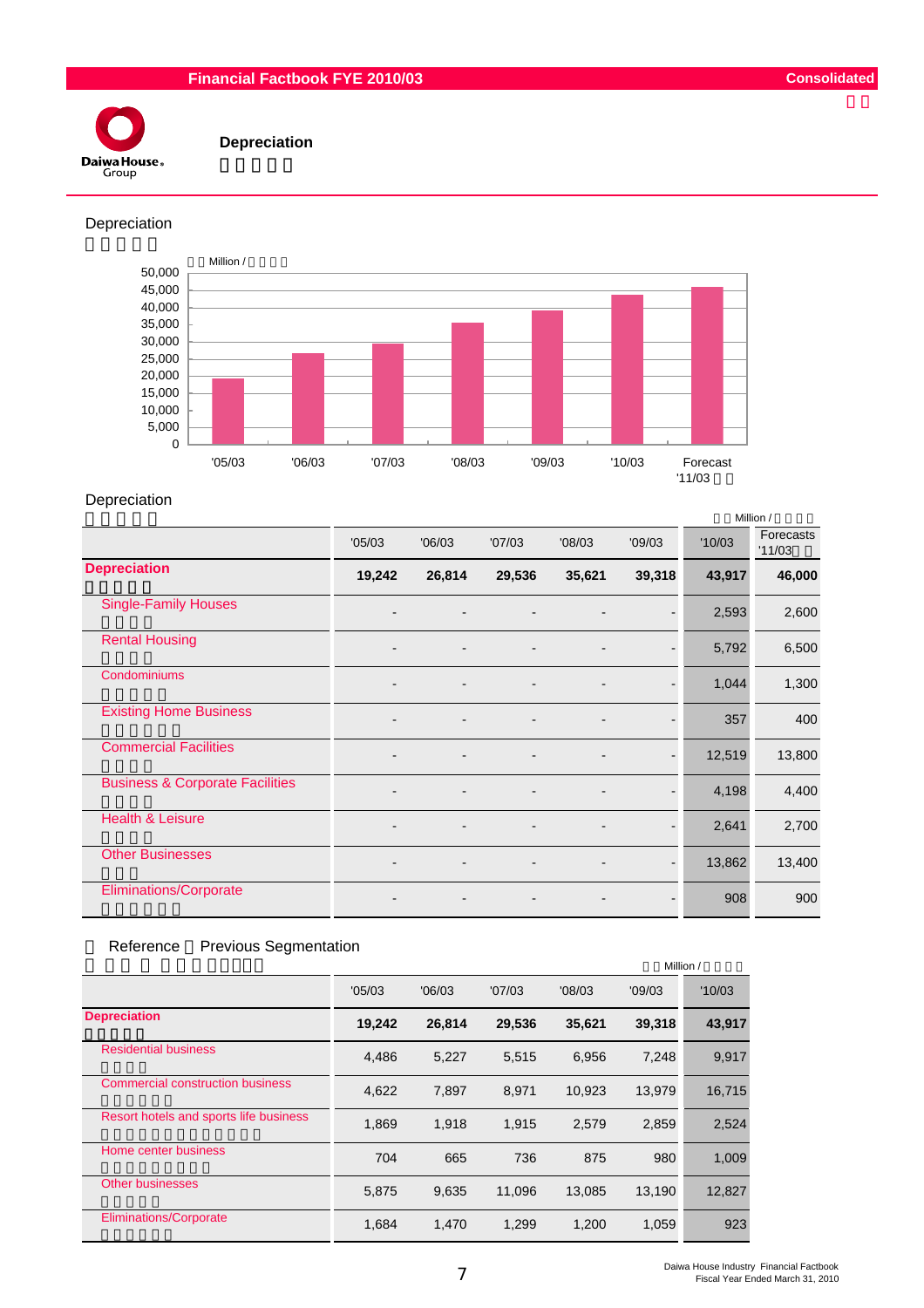

#### Consolidated Statements of Income

|                                                                 | '05/03    | '06/03    | '07/03    | '08/03    | '09/03    | '10/03    | Forecasts<br>'11/03 |
|-----------------------------------------------------------------|-----------|-----------|-----------|-----------|-----------|-----------|---------------------|
| <b>Net sales</b>                                                | 1,365,913 | 1,528,983 | 1,618,450 | 1,709,254 | 1,690,956 | 1,609,883 | 1,610,000           |
| Cost of sales                                                   | 1,082,132 | 1,213,644 | 1,283,587 | 1,360,348 | 1,357,820 | 1,303,881 | 1,296,000           |
| Selling, general and administrative expenses                    | 215,932   | 235,266   | 249,183   | 259,784   | 259,555   | 243,288   | 248,000             |
| <b>Operating income</b>                                         | 67,849    | 80,072    | 85,678    | 89,120    | 73,580    | 62,714    | 66,000              |
| Interest income and dividends income                            | 1,067     | 1,590     | 2,142     | 2,602     | 2,840     | 3,103     |                     |
| Equity in earnings of affiliates                                | 1,610     | 350       | 289       | 315       | 542       | 1,242     |                     |
| Total non-operating income                                      | 11,860    | 29,063    | 10,609    | 10,176    | 12,663    | 12,352    | 9,400               |
| Interest expenses                                               | 736       | 1,321     | 1,750     | 3,371     | 5,160     | 6,869     |                     |
| <b>Total non-operating expenses</b>                             | 5,500     | 6,062     | 6,931     | 38,006    | 46,388    | 15,030    | 14,900              |
| <b>Ordinary income</b>                                          | 74,209    | 103,073   | 89,356    | 61,290    | 39,855    | 60,036    | 60,500              |
| <b>Extraordinary income</b>                                     | 2,130     | 2,422     | 1,911     | 1,708     | 1,046     | 261       | $\mathbf 0$         |
| <b>Extraordinary loss</b>                                       | 13,231    | 23,340    | 14,818    | 38,135    | 27,181    | 22,229    | 12,600              |
| Income before income taxes and minority<br><b>interests</b>     | 63,108    | 82,155    | 76,449    | 24,862    | 13,720    | 38,069    | 47,900              |
| Income taxes                                                    | 20,356    | 33,645    | 29,982    | 12,068    | 10,029    | 18,932    | 23,800              |
| Minority interests in income(loss)                              | 2,489     | 3,325     | 73        | $-285$    | $-479$    | 22        | 100                 |
| <b>Net income</b>                                               | 40,262    | 45,184    | 46,393    | 13,079    | 4,170     | 19,113    | 24,000              |
| Basic net income per share ()<br>$($ )                          | 73.26     | 81.88     | 81.15     | 22.46     | 7.20      | 33.00     | 41.44               |
| Dividend per share ()                                           | 17.00     | 20.00     | 20.00     | 24.00     | 24.00     | 17.00     | 17.00               |
| Dividend payout ratio (%)                                       | 23.2      | 24.4      | 24.6      | 106.8     | 333.4     | 51.5      | 41.0                |
| Balance between financial income and<br>expenses                | 331       | 269       | 392       | $-769$    | $-2,320$  | $-3,765$  |                     |
| Number of issued and outstanding shares<br>(Thousands of share) | 546,222   | 546,915   | 587,158   | 579,256   | 579,171   | 579,091   |                     |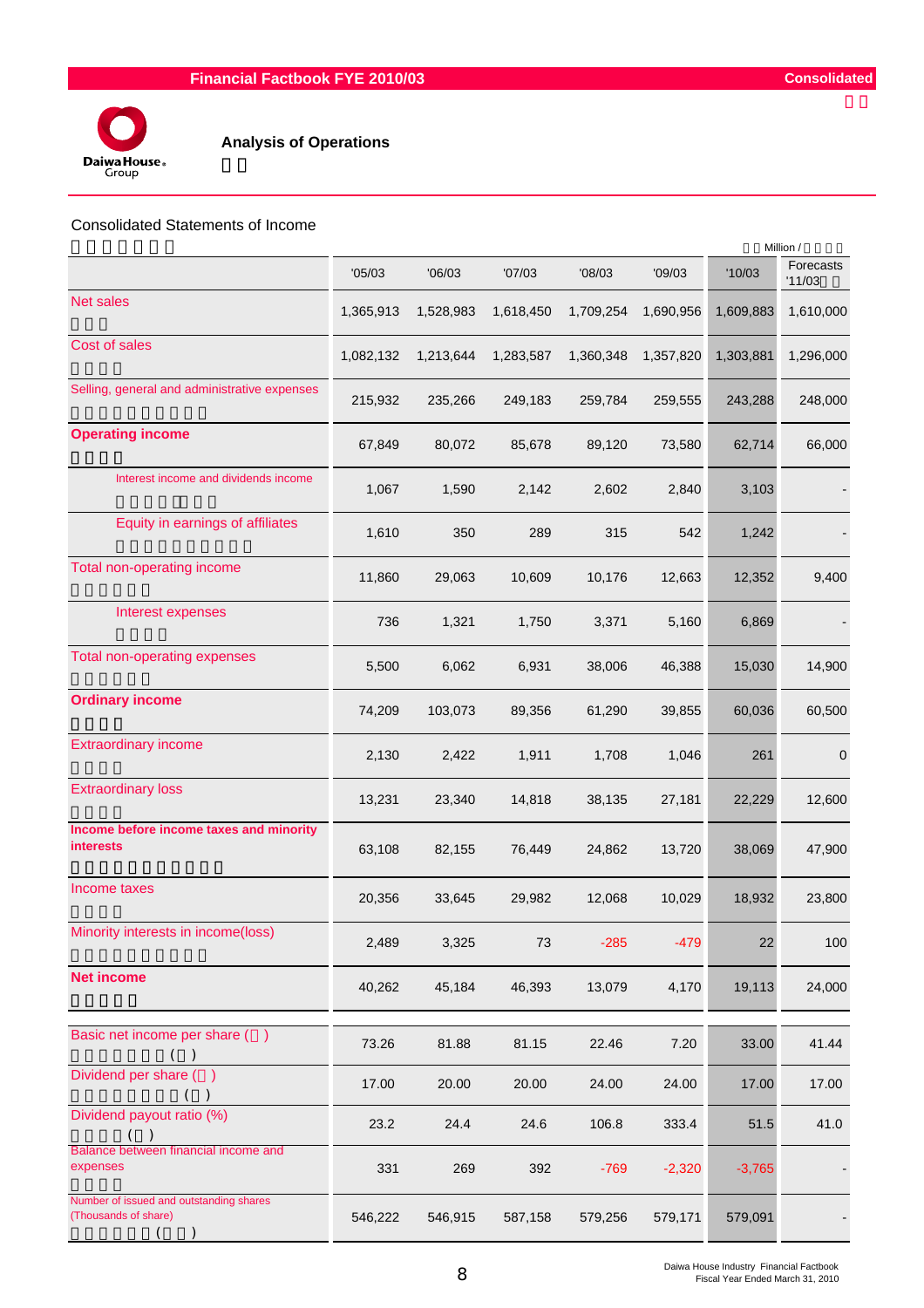

|                                                  |                                            |        |        | 100 Million /       |
|--------------------------------------------------|--------------------------------------------|--------|--------|---------------------|
| <b>Previous Segmentation</b>                     |                                            | '09/03 | '10/03 | Forecasts<br>'11/03 |
| <b>Residential business</b>                      | <b>Single-Family Houses</b>                | 3,561  | 3,259  | 3,135               |
|                                                  | <b>Rental Housing</b>                      | 4,496  | 4,490  | 4,745               |
| <b>Commercial construction</b>                   | Condominiums                               | 1,187  | 1,193  | 1,160               |
| business                                         | <b>Existing Home Business</b>              | 348    | 469    | 535                 |
| <b>Resort hotels and</b><br>sports life business | <b>Commercial Facilities</b>               | 3,039  | 2,856  | 2,795               |
| Home center business                             | <b>Business &amp; Corporate Facilities</b> | 2,435  | 1,962  | 1,775               |
| <b>Other businesses</b>                          | <b>Health &amp; Leisure</b>                | 612    | 571    | 585                 |
|                                                  | <b>Other Businesses</b>                    | 2,223  | 2,109  | 2,190               |
|                                                  | <b>Eliminations/Corporate</b>              | (992)  | (812)  | (820)               |
|                                                  | <b>Total</b>                               | 16,909 | 16,098 | 16,100              |

Sales by Segment ( Corresponding eight business segments under our medium term management plan )

### Operating Income (Loss) by Segment

| 100 Million /                              |        |        |                     |  |  |  |  |
|--------------------------------------------|--------|--------|---------------------|--|--|--|--|
|                                            | '09/03 | '10/03 | Forecasts<br>'11/03 |  |  |  |  |
| <b>Single-Family Houses</b>                | 30     | 62     | 67                  |  |  |  |  |
| <b>Rental Housing</b>                      | 341    | 386    | 320                 |  |  |  |  |
| Condominiums                               | $-101$ | $-183$ | 1                   |  |  |  |  |
| <b>Existing Home Business</b>              | 7      | 17     | 35                  |  |  |  |  |
| <b>Commercial Facilities</b>               | 339    | 344    | 310                 |  |  |  |  |
| <b>Business &amp; Corporate Facilities</b> | 333    | 217    | 140                 |  |  |  |  |
| <b>Health &amp; Leisure</b>                | $-10$  | -5     | 0                   |  |  |  |  |
| <b>Other Businesses</b>                    | 49     | 10     | 27                  |  |  |  |  |
| <b>Eliminations/Corporate</b>              | (252)  | (222)  | (240)               |  |  |  |  |
| <b>Total</b>                               | 735    | 627    | 660                 |  |  |  |  |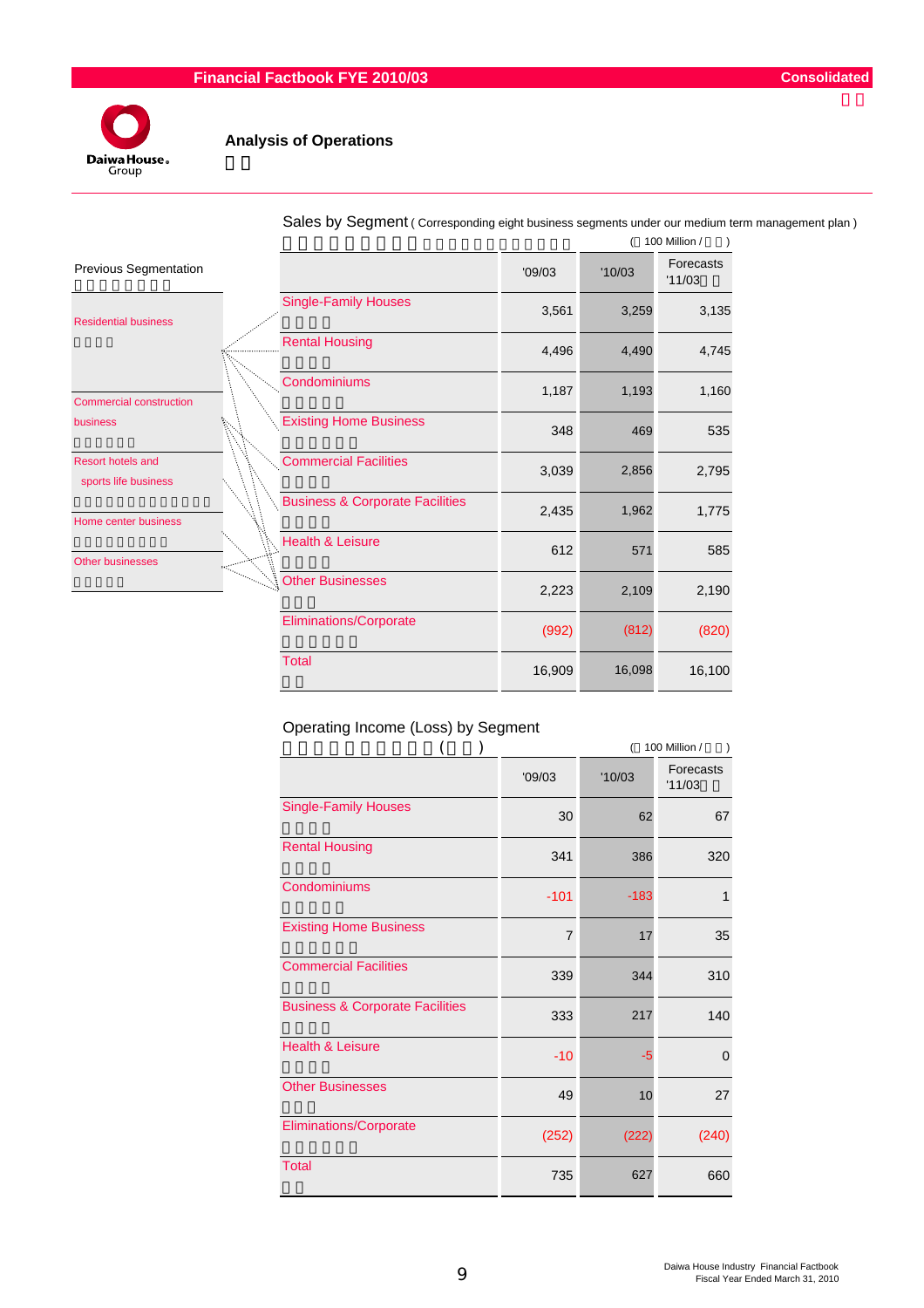

# Reference

Sales by Previous Segment

|                                         |           |           |           |           |           | Million / |
|-----------------------------------------|-----------|-----------|-----------|-----------|-----------|-----------|
|                                         | '05/03    | '06/03    | '07/03    | '08/03    | '09/03    | '10/03    |
| <b>Residential business</b>             | 854,574   | 909,587   | 965,898   | 1,004,365 | 959,026   | 941,528   |
| <b>Commercial construction business</b> | 363,830   | 445,251   | 477,692   | 512,734   | 545,141   | 480,520   |
| Resort hotels and sports life business  | 55,748    | 66,482    | 67,762    | 63,701    | 60,107    | 56,079    |
| Home center business                    | 59,164    | 63,273    | 62,241    | 62,623    | 63,505    | 61,211    |
| <b>Other businesses</b>                 | 104,129   | 121,982   | 124,646   | 143,346   | 143,978   | 137,997   |
| <b>Eliminations/Corporate</b>           | (71, 533) | (77, 594) | (79, 790) | (77, 517) | (80, 802) | (67, 452) |
| <b>Total</b>                            | 1,365,913 | 1,528,983 | 1,618,450 | 1,709,254 | 1,690,956 | 1,609,883 |

### Operating Income (Loss) by Previous Segment

|                                         |           |           |           |           |           | Million / |
|-----------------------------------------|-----------|-----------|-----------|-----------|-----------|-----------|
|                                         | '05/03    | '06/03    | '07/03    | '08/03    | '09/03    | '10/03    |
| <b>Residential business</b>             | 50,046    | 50,965    | 53,166    | 53,738    | 28,533    | 29,110    |
| <b>Commercial construction business</b> | 27,420    | 39,517    | 46,933    | 50,507    | 66,181    | 55,291    |
| Resort hotels and sports life business  | 1,507     | 635       | 1,013     | 40        | $-1,115$  | $-531$    |
| Home center business                    | 100       | 1,106     | 1,771     | 1,807     | 1,153     | 780       |
| <b>Other businesses</b>                 | 3,534     | 4,558     | 4,373     | 4,560     | 2,504     | $-262$    |
| <b>Eliminations/Corporate</b>           | (14, 760) | (16, 711) | (21, 579) | (21, 533) | (23, 677) | (21, 674) |
| <b>Total</b>                            | 67,849    | 80,072    | 85,678    | 89,120    | 73,580    | 62,714    |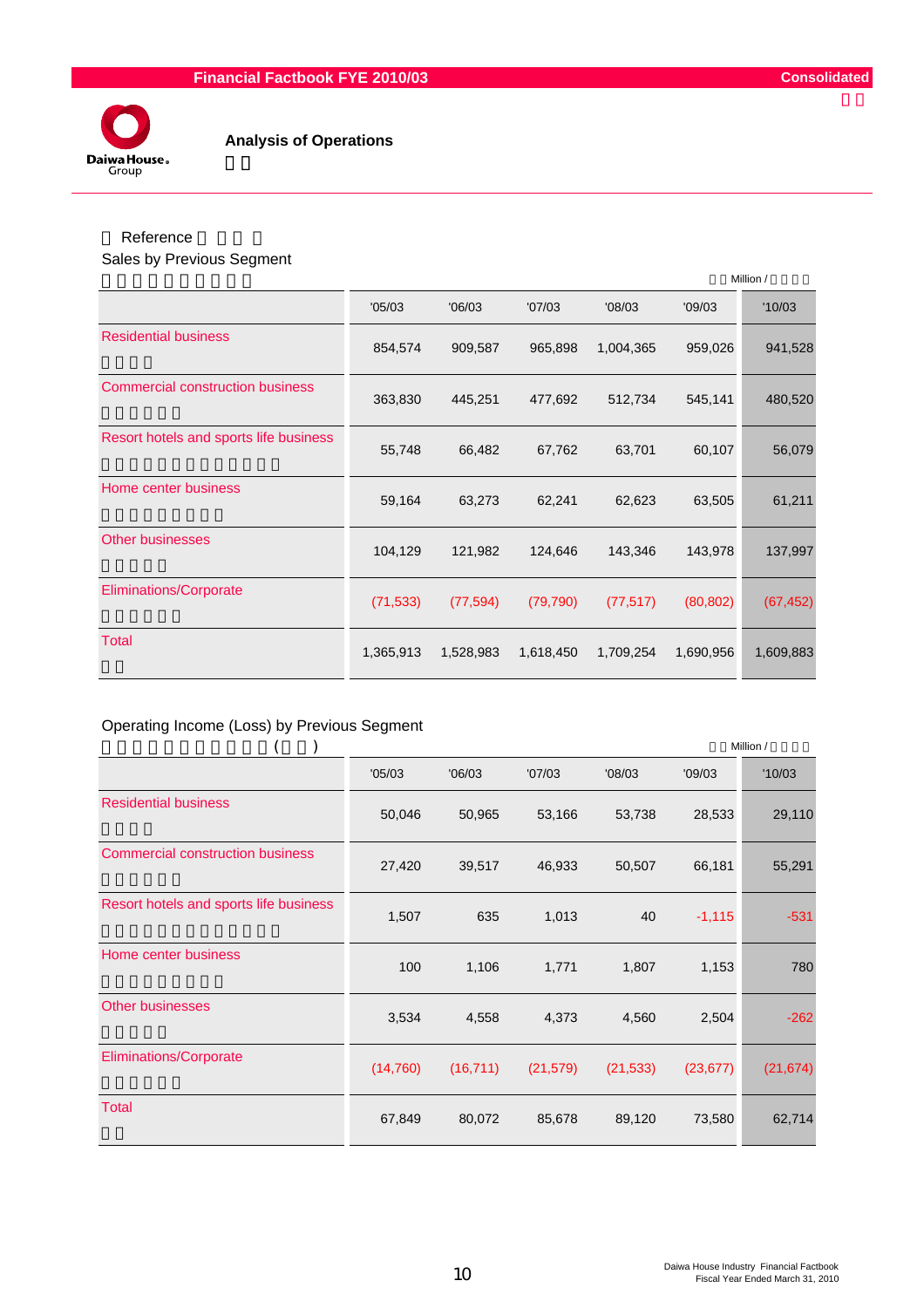

Performance Indicators of Major Companies in the Daiwa House Group

|                                                      |                    |                  |                     |                    |               |                 |               | Million /                           |
|------------------------------------------------------|--------------------|------------------|---------------------|--------------------|---------------|-----------------|---------------|-------------------------------------|
|                                                      |                    | <b>Net Sales</b> | Operating<br>income | Ordinary<br>income | Net<br>income | Total<br>assets | Net<br>assets | Interest-<br>bearing<br>liabilities |
| Daiwa House Industry Co., Ltd.                       | '09/03             | 1,152,431        | 47,503              | 28,320             | 5,578         | 1,337,500       | 542,193       | 247,950                             |
| (non-consolidated)                                   | '10/03             | 1,034,834        | 38,782              | 39,045             | 12,969        | 1,418,199       | 545,317       | 352,039                             |
| Daiwa Lease Co., Ltd.                                | '09/03             | 136,281          | 6,412               | 2,879              | $-1,350$      | 306,700         | 101,259       | 37,109                              |
|                                                      | '10/03             | 127,797          | 7,627               | 6,601              | 3,069         | 307,007         | 104,371       | 42,012                              |
| Daiwa Rakuda Industry Co., Ltd.                      | '09/03             | 41,476           | 232                 | 344                | 88            | 35,956          | 20,252        |                                     |
|                                                      | '10/03             | 38,672           | 745                 | 876                | 436           | 35,693          | 20,661        | 4                                   |
| Daiwa Logistics Co., Ltd.                            | '09/03             | 33,814           | 1,417               | 1,292              | 722           | 26,483          | 15,670        | 5,306                               |
|                                                      | '10/03             | 31,706           | 1,442               | 1,360              | 747           | 30,475          | 16,200        | 8,498                               |
| Daiwa Service Co., Ltd.                              | '09/03             | 24,107           | 997                 | 877                | 514           | 11,246          | 5,529         |                                     |
|                                                      | '10/03             | 22,631           | 1,000               | 1,476              | 975           | 11,618          | 6,350         |                                     |
| Daiwa Living Co., Ltd.                               | '09/03             | 152,867          | 5,729               | 5,651              | 3,296         | 58,263          | 17,631        |                                     |
|                                                      | '10/03             | 176,049          | 3,765               | 3,990              | 2,788         | 60,078          | 18,314        |                                     |
| Daiwa Information Service Co., Ltd.                  | '09/03             | 32,691           | 2,534               | 2,727              | 669           | 68,648          | 6,793         | 3,448                               |
|                                                      | '10/03             | 35,711           | 2,943               | 2,744              | 1,515         | 72,102          | 8,107         | 2,964                               |
| Daiwa Royal Co., Ltd.                                | '09/03             | 32,316           | 3,020               | 3,696              | 1,930         | 70,096          | 8,167         | 6,786                               |
|                                                      | '10/03             | 35,810           | 2,127               | 2,623              | 1,102         | 79,554          | 8,690         | 13,461                              |
| Nihon Jyutaku Ryutu Co., Ltd.                        | '09/03             | 18,319           | 205                 | 172                | 8             | 14,614          | 3,326         | 3,909                               |
|                                                      | '10/03             | 20,452           | 440                 | 441                | 219           | 15,181          | 3,544         | 3,840                               |
| Royal Home Center Co., Ltd.                          | '09/03             | 63,505           | 1,340               | 1,496              | 429           | 45,207          | 33,952        | 3,516                               |
|                                                      | '10/03             | 61,211           | 1,094               | 1,168              | $-483$        | 42,890          | 33,340        | 1,572                               |
| Daiwa Resort Co., Ltd.                               | '09/03             | 49,383           | 95                  | $-845$             | $-5,052$      | 67,186          | 13,922        | 34                                  |
|                                                      | '10/03             | 44,811           | 135                 | 310                | $-3,665$      | 61,520          | 10,257        | 56                                  |
|                                                      | '09/03             | 1,690,956        | 73,580              | 39,855             | 4,170         | 1,810,573       | 607,427       | 344,534                             |
| Daiwa House Industry Co., Ltd.<br>(consolidated)     | '10/03             | 1,609,883        | 62,714              | 60,036             | 19,113        | 1,916,927       | 617,769       | 465,468                             |
|                                                      | Forecast<br>'11/03 | 1,610,000        | 66,000              | 60,500             | 24,000        |                 |               |                                     |
| Parent company's share of<br>the Group total (Times) | '09/03             | 1.47             | 1.55                | 1.41               | 0.75          |                 |               |                                     |
| (                                                    | '10/03             | 1.56             | 1.62                | 1.54               | 1.47          |                 |               |                                     |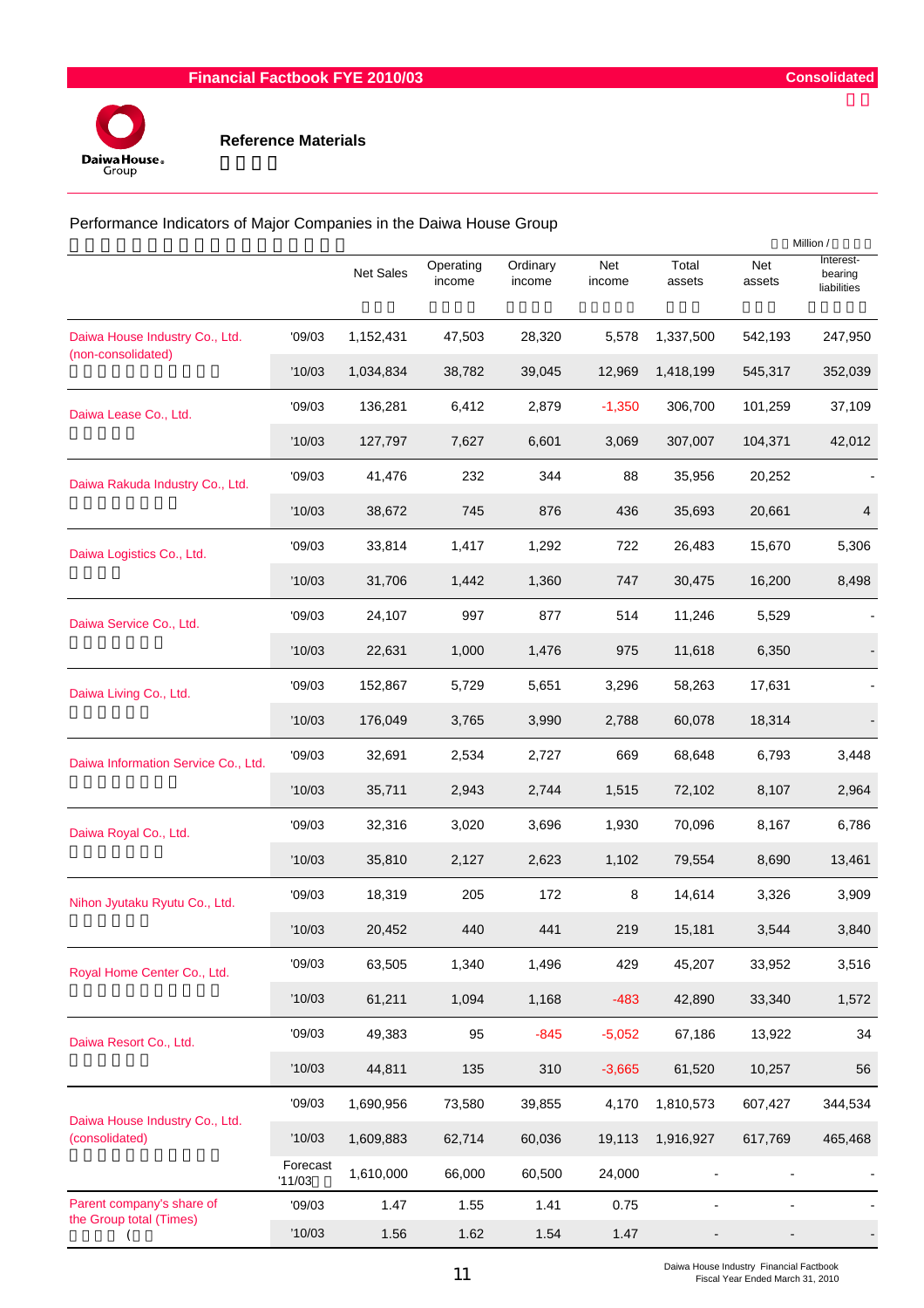

#### Residential Business

Management of rental housing units

|                               |                                          |         |         |         |         |         | Units / |
|-------------------------------|------------------------------------------|---------|---------|---------|---------|---------|---------|
|                               |                                          | '05/03  | '06/03  | '07/03  | '08/03  | '09/03  | '10/03  |
| Daiwa Living Co., Ltd.        | Management of rental housing units       | 106,650 | 131,583 | 159,288 | 187,460 | 213,423 | 243,526 |
|                               | Lump-sum contracts (occupancy guarantee) | 79,930  | 101,371 | 126,647 | 152,012 | 176,116 | 204,354 |
|                               | Occupancy rates()                        | 96.7    | 97.1    | 96.3    | 96.6    | 96.1    | 96.2    |
| Daiwa Lease Co., Ltd.         | Management of rental housing units       | 2,036   | 2,872   | 3,851   | 4,565   | 5,291   |         |
| Occupancy rates()             | Lump-sum contracts (occupancy guarantee) | 1,902   | 2,738   | 3,717   | 4,425   | 5,183   |         |
|                               |                                          | 92.9    | 92.0    | 93.4    | 95.3    | 90.3    |         |
| Nihon Jyutaku Ryutu Co., Ltd. | Management of rental housing units       | 7,250   | 8,543   | 9,757   | 10,783  | 12,076  | 12,996  |
|                               | Lump-sum contracts (occupancy guarantee) | 6,363   | 6,927   | 8,029   | 8,991   | 9,959   | 10,570  |
|                               | Occupancy rates()                        | 98.2    | 95.0    | 93.8    | 94.3    | 94.0    | 94.5    |
| <b>Total</b>                  | Management of rental housing units       | 115,936 | 142,998 | 172,896 | 202,808 | 230,790 | 256,522 |
|                               | Lump-sum contracts (occupancy guarantee) | 88,195  | 111,036 | 138,393 | 165,428 | 191,258 | 214,924 |
|                               | Occupancy rates()                        | 96.7    | 96.8    | 96.1    | 96.5    | 95.8    | 96.2    |

#### Management of condominium units

|                          |                                  |                          |        |        |                          |                          | Units / |
|--------------------------|----------------------------------|--------------------------|--------|--------|--------------------------|--------------------------|---------|
|                          |                                  | '05/03                   | '06/03 | '07/03 | '08/03                   | '09/03                   | '10/03  |
| Daiwa Service Co., Ltd.  | Management of condominium units  | 42,388                   | 46,355 | 52,587 | 58,275                   | 63,271                   | 67,945  |
|                          | Entrustment agreements with HOAs | 788                      | 865    | 951    | 1,028                    | 1,095                    | 1,152   |
| Daiwa LifeNext Co., Ltd. | Management of condominium units  | $\sim$                   |        |        | $\overline{\phantom{a}}$ |                          | 129,937 |
| '09/09<br>'10/04         | Entrustment agreements with HOAs | $\overline{\phantom{a}}$ |        |        |                          | $\overline{\phantom{a}}$ | 2,178   |
| Total                    | Management of condominium units  | 42,388                   | 46,355 | 52,587 | 58,275                   | 63,271                   | 197,882 |
|                          | Entrustment agreements with HOAs | 788                      | 865    | 951    | 1,028                    | 1,095                    | 3,330   |

Management of rental housing units and Occupancy rates ( Total )



Management of condominium units and Entrustment agreements with HOAs

 $'09/04$ 



12 Daiwa House Industry Financial Factbook Fiscal Year Ended March 31, 2010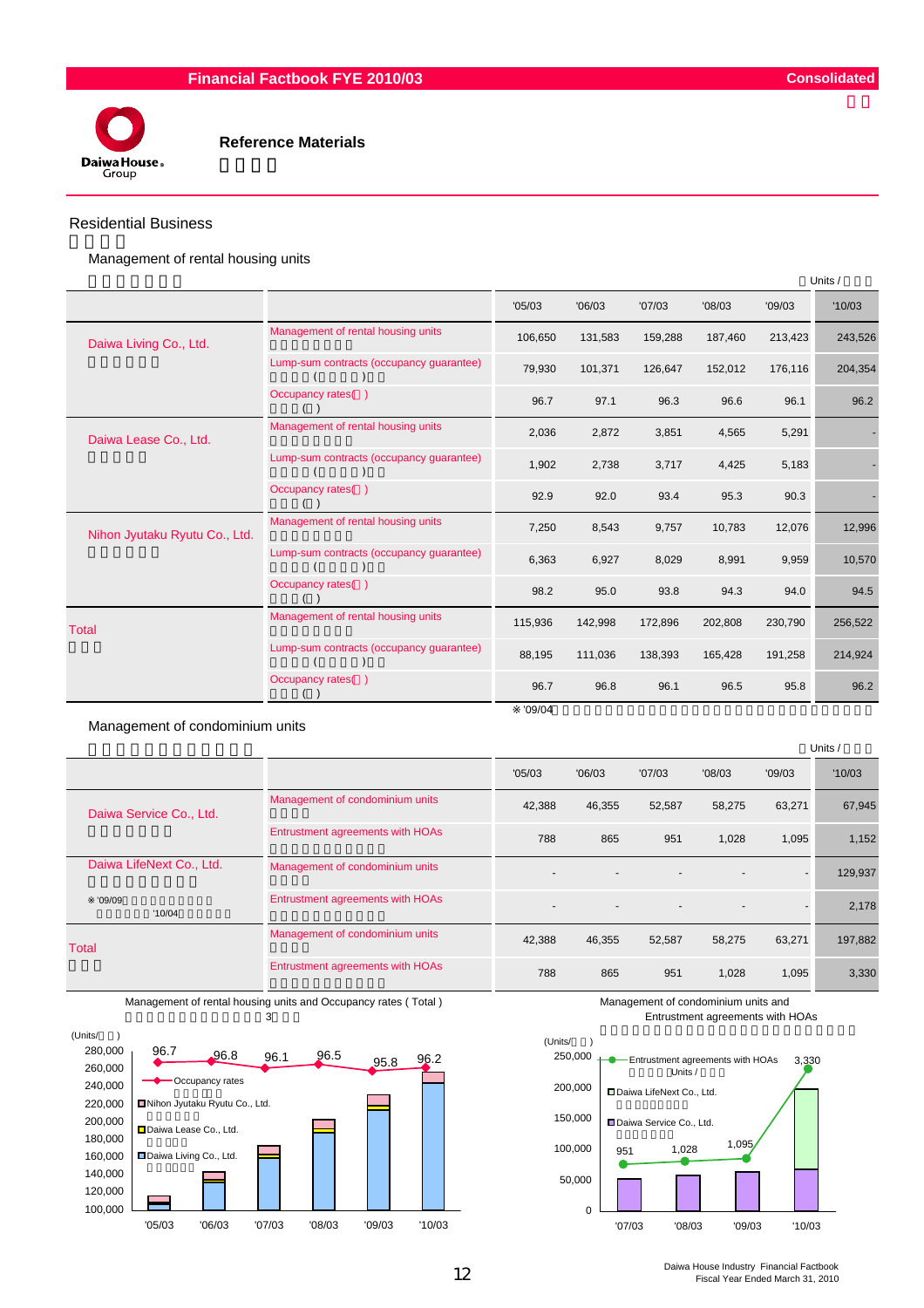

#### Commercial Construction Business

Sublease areas of commercial construction

|                                     |                                       | '05/03    | '06/03    | '07/03    | '08/03    | '09/03    | '10/03    |
|-------------------------------------|---------------------------------------|-----------|-----------|-----------|-----------|-----------|-----------|
| Daiwa Lease Co., Ltd.               | Total leasing floor space()<br>( )    | 956,829   | 1,083,127 | 1,250,863 | 1,424,599 | 1,581,745 | 1,631,809 |
|                                     | Leasing floor space occupied()<br>( ) | 943,581   | 1,068,375 | 1,225,480 | 1,389,283 | 1,538,349 | 1,581,713 |
|                                     | <b>Tenants</b>                        | 1,349     | 1,598     | 1,882     | 2,092     | 2,322     | 2,478     |
|                                     | Occupancy rates()*<br>$( )^*$         | 98.6      | 98.6      | 98.0      | 97.5      | 97.3      | 96.9      |
| Daiwa Information Service Co., Ltd. | Total leasing floor space()<br>$($ )  | 624,207   | 724,342   | 891,904   | 1,004,589 | 1,129,528 | 1,236,900 |
|                                     | Leasing floor space occupied()<br>( ) | 617,083   | 720,424   | 886,370   | 991,153   | 1,113,035 | 1,220,523 |
|                                     | <b>Tenants</b>                        | 920       | 1,058     | 1,405     | 1,564     | 1,773     | 2,001     |
|                                     | Occupancy rates()*<br>$( )^*$         | 98.9      | 99.5      | 99.4      | 98.7      | 98.5      | 98.7      |
| Daiwa Royal Co., Ltd.               | Total leasing floor space()<br>( )    | 707,371   | 792,299   | 871,292   | 920,013   | 958,845   | 1,047,860 |
|                                     | Leasing floor space occupied()<br>( ) | 704,845   | 790,273   | 867,054   | 914,545   | 944,568   | 1,032,142 |
|                                     | <b>Tenants</b>                        | 1,221     | 1,351     | 1,488     | 1,583     | 1,665     | 1,790     |
|                                     | Occupancy rates()*<br>$( )^*$         | 99.6      | 99.7      | 99.5      | 99.4      | 98.5      | 98.5      |
| <b>Total</b>                        | Total leasing floor space()<br>( )    | 2,288,407 | 2,599,768 | 3,014,059 | 3,349,201 | 3,670,118 | 3,916,569 |
|                                     | Leasing floor space occupied()<br>( ) | 2,265,509 | 2,579,072 | 2,978,904 | 3,294,981 | 3,595,952 | 3,834,378 |
|                                     | <b>Tenants</b>                        | 3,490     | 4,007     | 4,775     | 5,239     | 5,760     | 6,269     |
|                                     | Occupancy rates()*<br>$( )^*$         | 99.0      | 99.2      | 98.8      | 98.4      | 98.0      | 97.9      |

Reference 参考 \*入居面積/賃貸可能面積

Management of Owned Commercial Facilities

|                                |                                | '10/03  |
|--------------------------------|--------------------------------|---------|
| Daiwa House Industry Co., Ltd. | Total leasing floor space()    | 349,153 |
|                                | Leasing floor space occupied() | 322,550 |
|                                | <b>Tenants</b>                 | 680     |
|                                | Occupancy rates()*             | 92.4    |

\*Leasing floor space occupied/Total leasing floor space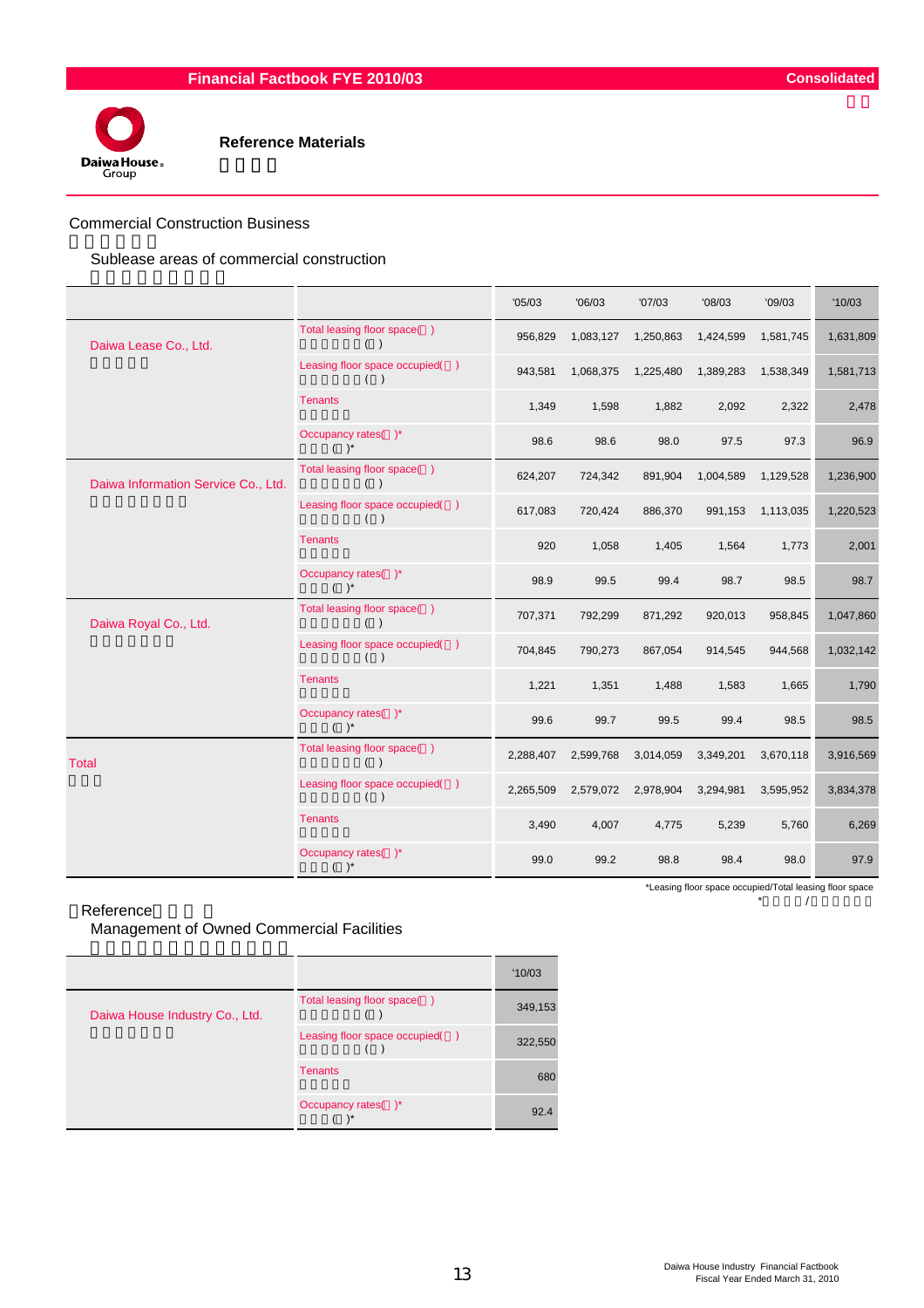



### Resort Hotels and Sports Life Business

#### DAIWA ROYAL HOTELS

|                                                      |    | '06/03                                                                        | '07/03                  | '08/03            | '09/03        | '10/03      |
|------------------------------------------------------|----|-------------------------------------------------------------------------------|-------------------------|-------------------|---------------|-------------|
| Number of guests                                     | 1H | 1,669,329                                                                     | 1,761,123               | 1,636,366         | 1,596,953     | 1,490,678   |
|                                                      | 2H | 1,439,925                                                                     | 1,525,192               | 1,463,770         | 1,343,032     | 1,369,155   |
| Room occupancy rates()                               | 1H | 55.3                                                                          | 58.9                    | 55.8              | 53.7          | 49.0        |
| $($ )                                                | 2H | 57.8                                                                          | 53.2                    | 53.4              | 46.9          | 48.1        |
| Number of Daiwa Royal club members                   |    | 9,921                                                                         | 9,288                   | 8,968             | 8,634         | 8,288       |
| Golf courses                                         |    |                                                                               |                         | (Note) 30 hotels. | - (           | 30          |
|                                                      |    | '06/03                                                                        | '07/03                  | '08/03            | '09/03        | '10/03      |
| Number of guests                                     | 1H | 191,718                                                                       | 186,052                 | 194,684           | 196,277       | 200,608     |
|                                                      | 2H | 145,741                                                                       | 161,573                 | 159,077           | 162,595       | 164,633     |
| Number of members                                    | 1H | 5,461                                                                         | 5,237                   | 5,054             | 4,643         | 4,069       |
|                                                      | 2H | 5,339                                                                         | 5,161                   | 4,928             | 4,492         | 3,944       |
| Sports club NAS                                      |    |                                                                               | (Note) 10 golf courses. |                   |               | 10          |
|                                                      |    | '06/03                                                                        | '07/03                  | '08/03            | '09/03        | '10/03      |
| Number of members                                    |    | 96,835                                                                        | 97,270                  | 93,034            | 96,687        | 97,929      |
|                                                      |    |                                                                               | (Note) 53 sports clubs. | (                 |               | 53          |
| <b>Other Businesses</b><br><b>City-Center Hotels</b> |    |                                                                               |                         |                   | Rooms /       |             |
|                                                      |    | '06/03                                                                        | '07/03                  | '08/03            | '09/03        | '10/03      |
| Room occupancy rates()                               | 1H | 78.1                                                                          | 75.6                    | 78.3              | 74.8          | 71.7        |
| $($ )                                                | 2H | 76.5                                                                          | 75.5                    | 74.2              | 69.4          | 70.6        |
| Daiwa Roynet Hotels                                  |    | (3)                                                                           | (8)                     | (10)              | (14)          | (20)        |
|                                                      |    | 599                                                                           | 1,675                   | 2,085             | 2,916         | 4,354       |
| <b>Royton Sapporo</b>                                |    | (1)                                                                           | (1)                     | (1)               | (1)           | (1)         |
|                                                      |    | 292                                                                           | 292                     | 292               | 292           | 292         |
| <b>OSAKA DAI-ICHI HOTEL</b>                          |    | (1)                                                                           | (1)                     | (1)               | (1)           | (1)         |
| <b>Total</b>                                         |    | 448                                                                           | 448<br>(10)             | 447<br>(12)       | 447           | 446<br>(22) |
|                                                      |    | (5)<br>1,339                                                                  | 2,415                   | 2,824             | (16)<br>3,655 | 5,092       |
|                                                      |    | (Note) Figures in parentheses indicate the number of hotels in each category. |                         |                   |               |             |
|                                                      |    |                                                                               |                         |                   | ( )<br>(      |             |

#### Home Center Business

|                                                      |    | '06/03  | '07/03  | '08/03  | '09/03  | '10/03  |
|------------------------------------------------------|----|---------|---------|---------|---------|---------|
| Number of customers Thousands)                       | 1H | 13.103  | 12,481  | 12.179  | 13.040  | 12,825  |
|                                                      | 2H | 12.101  | 11,732  | 11,576  | 11,626  | 11,714  |
| Sales account per customer                           | 1H | 2,230   | 2,282   | 2,337   | 2,303   | 2,255   |
|                                                      | 2H | 2,372   | 2,387   | 2,451   | 2,365   | 2,320   |
| Sales floor space (except out-mall selling space) () |    | 196.192 | 207.476 | 233,936 | 234.749 | 220,308 |
| Number of stores<br><b>Stores</b>                    |    | 40      | 42      | 47      | 48      | 47      |

(Note) Excluding home renovation. (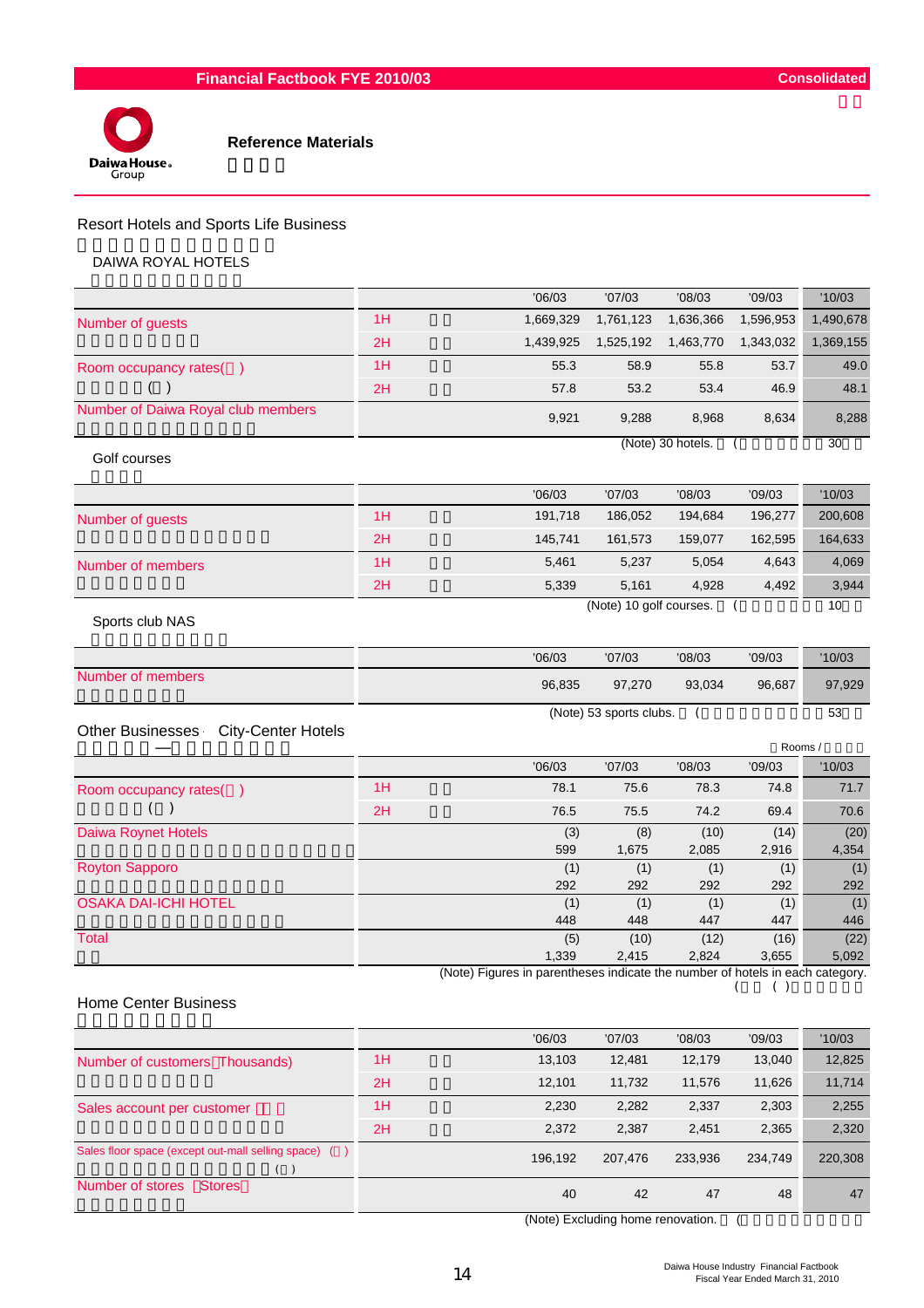

#### Overseas Businesses

#### At a glance

| <b>Nation</b> | Area           | Company                                                           | <b>Businesses</b>                         |
|---------------|----------------|-------------------------------------------------------------------|-------------------------------------------|
|               |                | Dalian Civil Aviation Hotel Co., Ltd.                             | <b>Hotel business</b>                     |
|               |                | Dalian Acacia Town Villa Co., Ltd.                                | <b>Rental housing business</b>            |
|               | <b>Dalian</b>  | Dalian Fujiazhuang International Villa Co., Ltd.                  | <b>Rental housing business</b>            |
|               |                | DH (Dalian) Administrative Management Consulting Center Co., Ltd. | <b>Clerical work outsourcing</b>          |
|               |                | Dalian Dahezhongsheng Estate Co., Ltd.                            | Development and marketing of condominiums |
|               | <b>Beijing</b> | Beijing East Palace Apartment Co., Ltd.                           | <b>Rental housing business</b>            |
| China         | <b>Tianjin</b> | Tianjin Jiuhe International Villa Co., Ltd.                       | <b>Rental housing business</b>            |
|               |                | Tewoo Daiwa House (Tianjin) Real Estate Development Co., Ltd.     | Development and marketing of condominiums |
|               | Suzhou         | Daiwa House Investment Corporation                                | Investment holding company                |
|               |                | Daiwa House (Suzhou) Real Estate Development Co., Ltd.            | Development and marketing of condominiums |
|               | Shanghai       | Shanghai International Realty Co., Ltd.                           | <b>Rental housing business</b>            |
|               |                | Shanghai Office                                                   |                                           |
| Vietnam       | Hanoi          | Hanoi Office                                                      |                                           |

#### New businesses

| Project name (Location)                                     | Developers                                                                                                  | Site area | Total floor<br>area | Number of units sold (Facilities)                                                   | Schedule                                                                                                                       |
|-------------------------------------------------------------|-------------------------------------------------------------------------------------------------------------|-----------|---------------------|-------------------------------------------------------------------------------------|--------------------------------------------------------------------------------------------------------------------------------|
| <b>Yihe Champs-Elysees</b><br>(Yihe Xiangxie); Dalian<br>); | Dalian Dahezhongsheng<br>Estate Co., Ltd.                                                                   | 63,550    | 117,533             | 963<br><b>Residencial facilities</b><br>852<br>111<br><b>Retail facilities</b>      | Construction: in May 2007;<br>Marketing starts: in Oct. 2007;<br>Completion: in June 2009<br>2007 5<br>2007 10<br>2009 6       |
| Yihe Xinghai, Dalian<br>(Site of Medical University)<br>);  | Daiwa House Industry;<br>stake<br>50<br>;50                                                                 | 156,440   | 568,411             | 2,190<br><b>Residencial facilities</b><br><b>Retail facilities</b><br><b>Hotels</b> | Construction: in July 2009;<br>Marketing starts: in Aug. 2010;<br>Completion: in 2010&2014<br>2009 7<br>2010 8<br>2011<br>2014 |
| The Grace Residence, Suzhou<br>(Industrial Park)<br>).      | Daiwa House (Suzhou) Real<br>Estate Development Co., Ltd.<br>Daiwa House Industry;<br>100<br>stake<br>: 100 | 76,572    | 122,501             | 902<br><b>Residencial facilities</b>                                                | Construction: in May 2009;<br>Marketing starts: in May 2010;<br>Completion: in 2011<br>2009 5<br>2010 5<br>2011                |

Note: The information in this table is valid as of April 2010; but plans and their details are subject to future economic trends and regulatory changes in China, and by authorities in Dailan and Suzhou.  $2010 \t 4$ 

 $*$ BPO $*$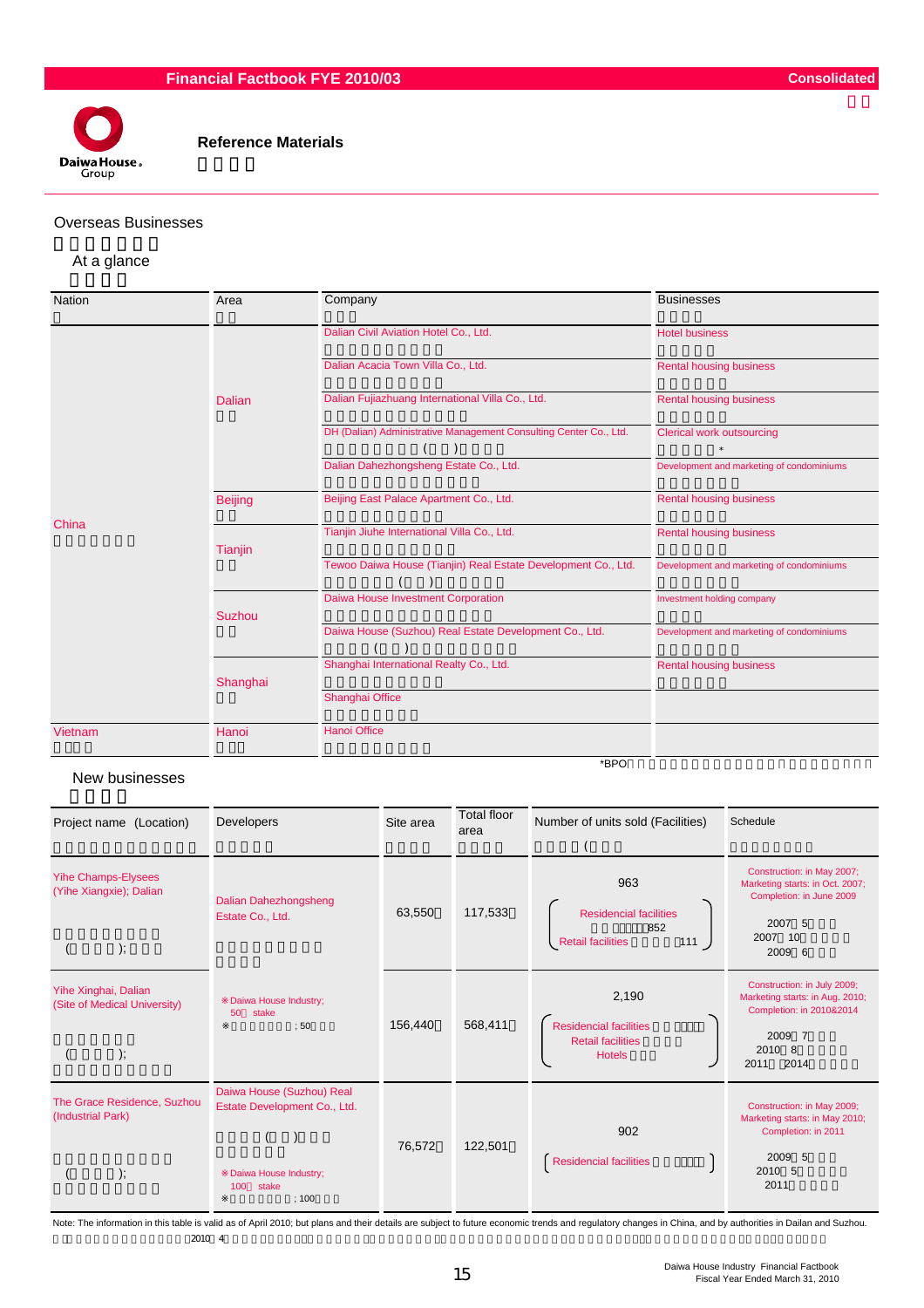

#### Non-Consolidated Balance Sheets

|                                                                                          |          |           |           |           |                | Million / |
|------------------------------------------------------------------------------------------|----------|-----------|-----------|-----------|----------------|-----------|
|                                                                                          | '05/03   | '06/03    | '07/03    | '08/03    | '09/03         | '10/03    |
| <b>Assets</b>                                                                            |          |           |           |           |                |           |
| <b>Current assets</b>                                                                    |          |           |           |           |                |           |
| Cash and deposits                                                                        | 79,945   | 65,364    | 52,186    | 42,358    | 58,195         | 138,706   |
| Notes receivable, accounts receivable from completed<br>construction contracts and other | 46,622   | 39,240    | 34,224    | 33,579    | 23,819         | 43,499    |
| Short-term investment securities                                                         |          |           |           | 20        | $\blacksquare$ | 6         |
| Inventories                                                                              | 304,752  | 347,376   | 404,124   | 457,722   | 364,009        | 269,544   |
| Costs on uncompleted construction contracts                                              | 33,939   | 47,602    | 56,652    | 70,035    | 54,663         | 11,228    |
| Land for sale                                                                            | 219,630  | 245,948   | 279,133   | 291,740   | 226,789        | 203,407   |
| Single-family houses for sale                                                            | 78,929   | 92,238    | 98,132    | 120,449   | 100,488        | 84,296    |
| Condominiums for sale                                                                    | 87,543   | 103,430   | 130,532   | 127,870   | 96,352         | 85,782    |
| Other                                                                                    | 53,157   | 50,280    | 50,468    | 43,420    | 29,949         | 33,329    |
| <b>Buildings for sale</b>                                                                | 41,330   | 43,923    | 57,323    | 84,005    | 72,090         | 48,717    |
| Single-family houses for sale                                                            | 15,907   | 16,468    | 14,009    | 16,435    | 15,021         | 9,174     |
| Condominiums for sale                                                                    | 24,910   | 27,298    | 41,387    | 66,853    | 57,048         | 36,611    |
| Other                                                                                    | 513      | 156       | 1,926     | 716       | 20             | 2,931     |
| Other                                                                                    | 38,528   | 37,972    | 43,001    | 66,194    | 57,787         | 62,494    |
| Allowance for doubtful accounts                                                          | $-1,549$ | $-2,072$  | $-1,416$  | $-815$    | -987           | $-2,400$  |
| <b>Total current assets</b>                                                              | 468,299  | 487,881   | 532,120   | 599,060   | 502,824        | 511,849   |
| <b>Noncurrent assets</b>                                                                 |          |           |           |           |                |           |
| Property, plant and equipment                                                            | 298,721  | 339,110   | 314,267   | 327,077   | 395,843        | 420,817   |
| <b>Buildings and structures</b>                                                          | 79,289   | 78,461    | 61,015    | 72,953    | 129,291        | 144,892   |
| Land                                                                                     | 205,731  | 249,303   | 234,503   | 231,020   | 248,397        | 254,006   |
| Other                                                                                    | 13,700   | 11,345    | 18,748    | 23,102    | 18,154         | 21,918    |
| Intangible assets                                                                        | 6,244    | 7,423     | 7,533     | 7,516     | 7,553          | 7,924     |
| Investments and other assets                                                             | 208,960  | 243,958   | 346,520   | 399,884   | 431,278        | 477,608   |
| <b>Total noncurrent assets</b>                                                           | 513,926  | 590,492   | 668,321   | 734,477   | 834,676        | 906,349   |
| <b>Total assets</b>                                                                      | 982,225  | 1,078,374 | 1,200,441 | 1,333,538 | 1,337,500      | 1,418,199 |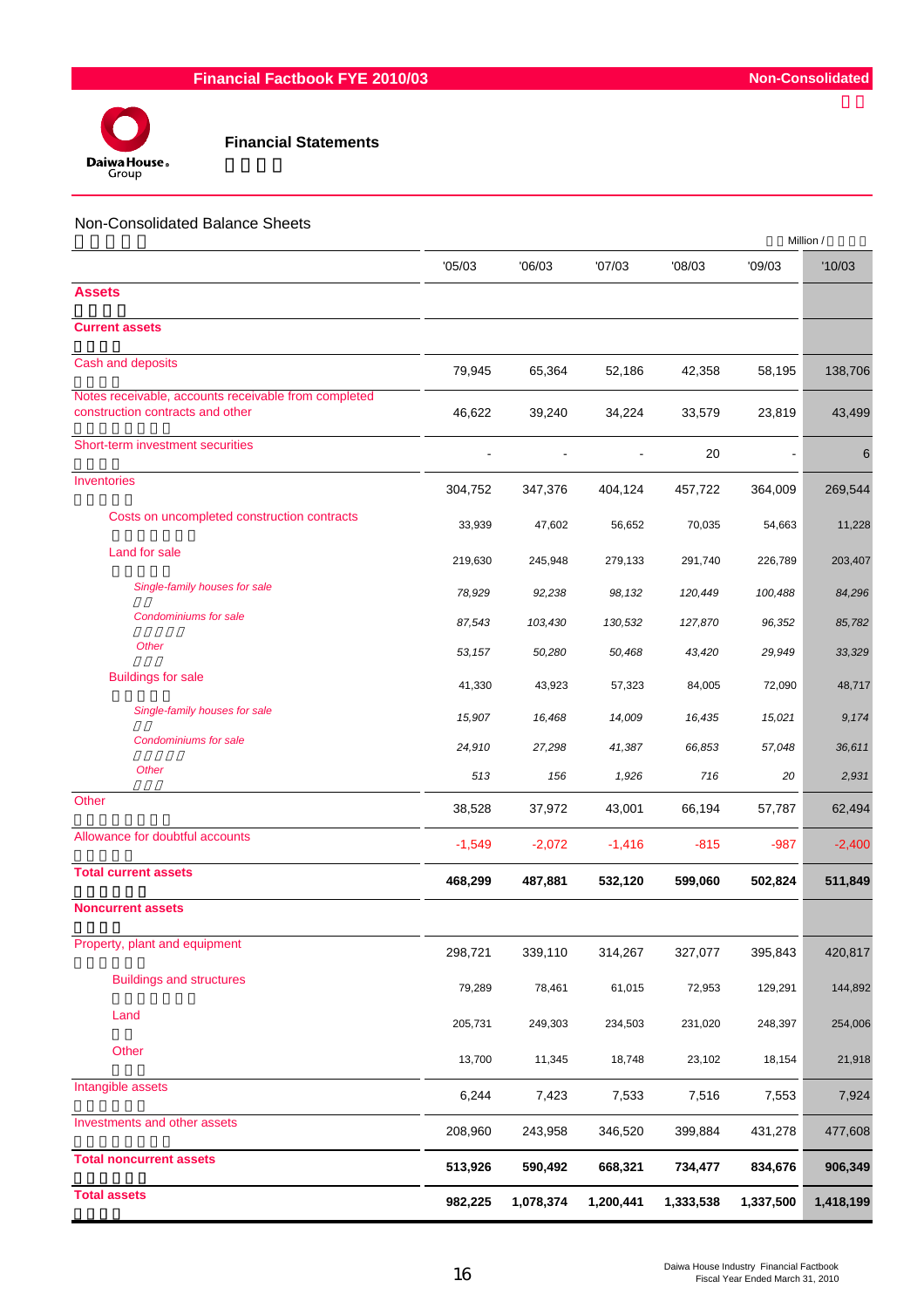

#### Non-Consolidated Balance Sheets

|                                                                      |         |         |         |         |         | Million / |
|----------------------------------------------------------------------|---------|---------|---------|---------|---------|-----------|
|                                                                      | '05/03  | '06/03  | '07/03  | '08/03  | '09/03  | '10/03    |
| <b>Liabilities</b>                                                   |         |         |         |         |         |           |
| <b>Current liabilities</b>                                           |         |         |         |         |         |           |
| Notes payable, accounts payable for construction contracts and other | 130,398 | 138,143 | 216,105 | 159,798 | 98,126  | 82,342    |
| <b>Commercial papers</b>                                             |         |         |         | 20,000  |         |           |
| Income taxes payable                                                 | 8,033   | 9,274   | 9,334   | 16,362  | 540     | 17,983    |
| Advances received on uncompleted construction contracts              | 47,925  | 65,087  | 59,651  | 55,615  | 59,534  | 24,968    |
| Other                                                                | 112,704 | 145,234 | 164,060 | 199,263 | 184,994 | 188,932   |
| <b>Total current liabilities</b>                                     | 299,063 | 357,740 | 449,152 | 451,040 | 343,195 | 314,227   |
| <b>Noncurrent liabilities</b>                                        |         |         |         |         |         |           |
| <b>Bonds payable</b>                                                 |         |         |         |         |         | 100,000   |
| Long-term loans payable                                              |         |         | ۰       | 145,000 | 245,000 | 245,000   |
| Other                                                                | 189,987 | 186,181 | 158,080 | 176,241 | 207,111 | 213,654   |
| <b>Total noncurrent liabilities</b>                                  | 189,987 | 186,181 | 158,080 | 321,241 | 452,111 | 558,654   |
| <b>Total liabilities</b>                                             | 489,050 | 543,921 | 607,232 | 772,282 | 795,306 | 872,881   |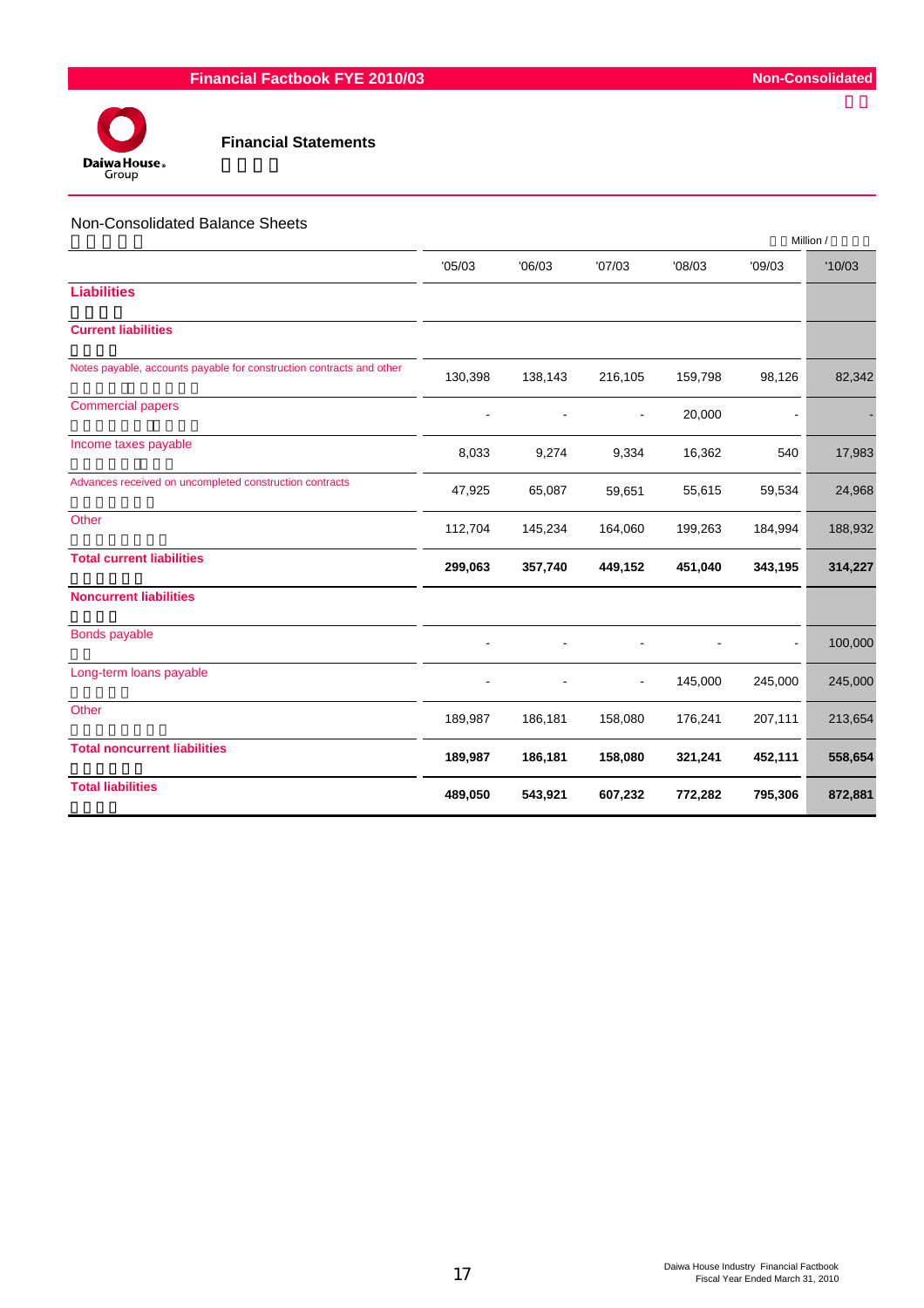

| Non-Consolidated Balance Sheets                       |           |                          |           |           |                              | Million / |
|-------------------------------------------------------|-----------|--------------------------|-----------|-----------|------------------------------|-----------|
|                                                       | '05/03    | '06/03                   | '07/03    | '08/03    | '09/03                       | '10/03    |
| <b>Shareholders' equity</b>                           |           |                          |           |           |                              |           |
| <b>Capital stock</b>                                  | 110,120   | 110,120                  |           |           |                              |           |
| Capital surplus                                       | 147,759   | 147,761                  |           |           |                              |           |
| <b>Retained earnings</b>                              | 293,964   | 315,157                  |           |           |                              |           |
| <b>Treasury stock</b>                                 | $-481$    | $-645$                   |           |           | $\blacksquare$               |           |
| Revaluation reserve for land                          | $-72,385$ | $-67,709$                |           |           | $\blacksquare$               |           |
| Valuation difference on available-for-sale securities | 14,197    | 29,769                   |           |           |                              |           |
| <b>Total shareholders' equity</b>                     | 493,174   | 534,453                  |           |           | $\qquad \qquad \blacksquare$ |           |
| <b>Total liabilities and shareholders' equity</b>     | 982,225   | 1,078,374                |           |           | -                            |           |
| <b>Net assets</b>                                     |           |                          |           |           |                              |           |
| <b>Shareholders' equity</b>                           |           |                          |           |           |                              |           |
| Capital stock                                         |           | $\blacksquare$           | 110,120   | 110,120   | 110,120                      | 110,120   |
| Capital surplus                                       |           | $\overline{\phantom{a}}$ | 228,795   | 228,786   | 228,786                      | 228,786   |
| <b>Retained earnings</b>                              |           | $\blacksquare$           | 339,441   | 327,925   | 317,951                      | 316,720   |
| <b>Treasury stock</b>                                 |           | $\blacksquare$           | $-24,950$ | $-36,791$ | $-36,810$                    | $-36,873$ |
| <b>Total shareholders' equity</b>                     |           |                          | 653,407   | 630,040   | 620,046                      | 618,753   |
| <b>Valuation and translation adjustments</b>          |           |                          |           |           |                              |           |
| Valuation difference on available-for-sale securities |           |                          | 29,585    | 13,784    | 3,127                        | 7,258     |
| Revaluation reserve for land                          |           |                          | $-89,784$ | $-82,569$ | $-80,980$                    | $-80,694$ |
| <b>Total valuation and translation adjustments</b>    |           | -                        | $-60,198$ | $-68,785$ | $-77,853$                    | $-73,436$ |
| <b>Total net assets</b>                               |           | -                        | 593,208   | 561,255   | 542,193                      | 545,317   |
| <b>Total liabilities and net assets</b>               |           | -                        | 1,200,441 | 1,333,538 | 1,337,500                    | 1,418,199 |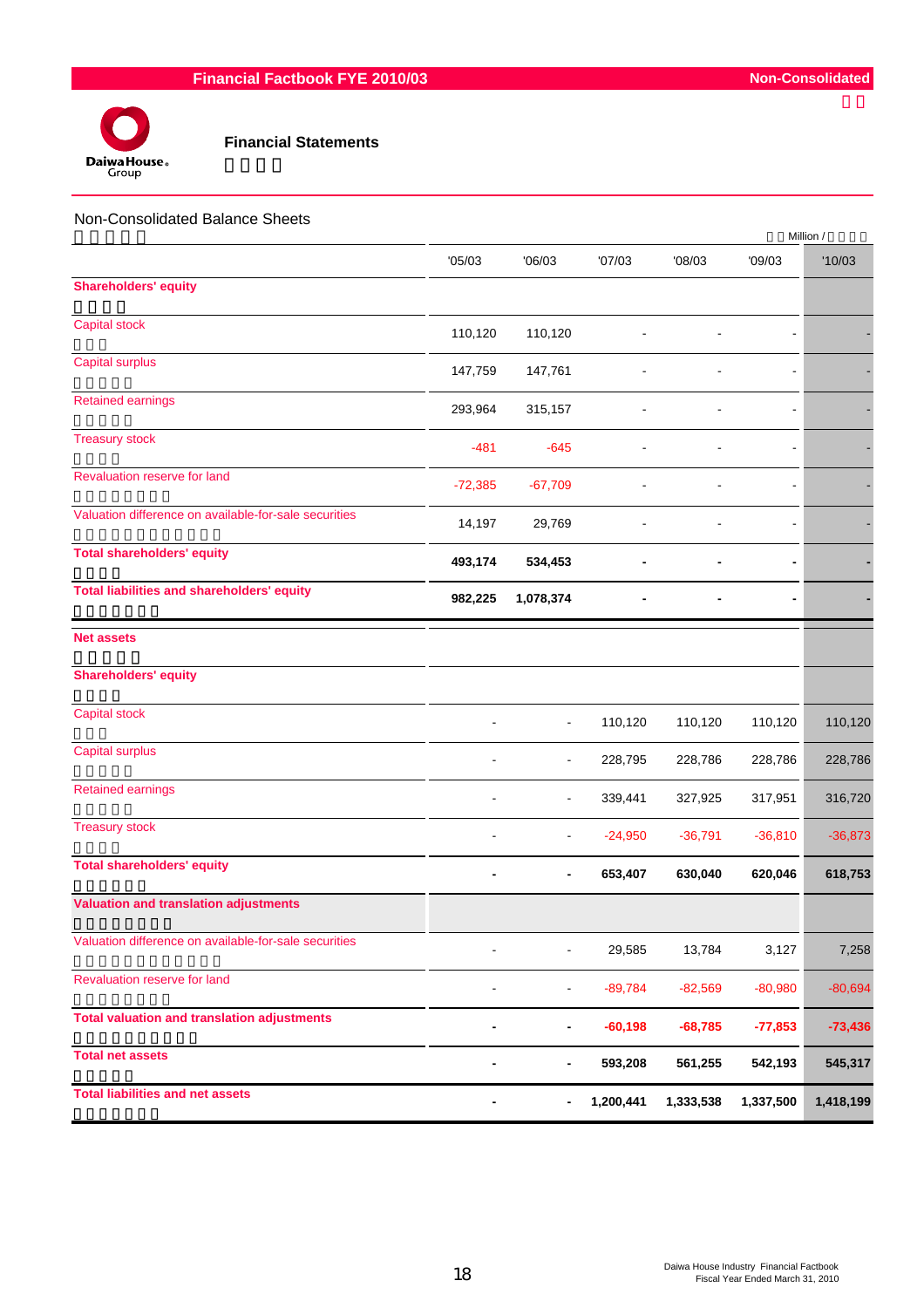

#### Non-Consolidated Statements of Income

|                                                             |           |           |           |           |           | Million / |                     |
|-------------------------------------------------------------|-----------|-----------|-----------|-----------|-----------|-----------|---------------------|
|                                                             | '05/03    | '06/03    | '07/03    | '08/03    | '09/03    | '10/03    | Forecasts<br>'11/03 |
| <b>Net sales</b>                                            | 1,092,383 | 1,138,461 | 1,185,664 | 1,157,660 | 1,152,431 | 1,034,834 | 980,000             |
| Cost of sales                                               | 865,463   | 899,986   | 931,920   | 913,917   | 927,862   | 832,796   | 777,000             |
| Selling, general and administrative expenses                | 174,798   | 184,009   | 192,750   | 180,498   | 177,065   | 163,254   | 164,000             |
| <b>Operating income</b>                                     | 52,120    | 54,466    | 60,993    | 63,245    | 47,503    | 38,782    | 39,000              |
| Interest income and dividends income                        | 1,959     | 2,146     | 2,446     | 6,531     | 9,548     | 4,814     |                     |
| Total non-operating income                                  | 8,681     | 23,771    | 7,902     | 11,243    | 13,599    | 9,500     | 7,500               |
| Interest expenses                                           | 231       | 229       | 361       | 1,198     | 2,962     | 3,473     |                     |
| Total non-operating expenses                                | 3,732     | 5,571     | 3,259     | 24,529    | 32,782    | 9,237     | 8,500               |
| <b>Ordinary income</b>                                      | 57,070    | 72,666    | 65,636    | 49,959    | 28,320    | 39,045    | 38,000              |
| <b>Extraordinary income</b>                                 | 3,012     | 1,820     | 1,264     | 991       | 691       | 537       | $\mathbf 0$         |
| <b>Extraordinary loss</b>                                   | 11,589    | 18,091    | 6,893     | 39,288    | 17,572    | 16,343    | 9,100               |
| Income before income taxes and minority<br><b>interests</b> | 48,492    | 56,395    | 60,007    | 11,662    | 11,439    | 23,240    | 28,900              |
| Income taxes                                                | 14,056    | 21,044    | 21,714    | 4,215     | 5,861     | 10,271    | 12,800              |
| <b>Net income</b>                                           | 34,436    | 35,351    | 38,292    | 7,446     | 5,578     | 12,969    | 16,100              |

### Capital Investments ( of which, investment property )

|                                          |                          |                          |                |                          |        |        | Million /           |
|------------------------------------------|--------------------------|--------------------------|----------------|--------------------------|--------|--------|---------------------|
|                                          | '05/03                   | '06/03                   | '07/03         | '08/03                   | '09/03 | '10/03 | Forecasts<br>'11/03 |
| <b>Capital investments</b>               | 27,398                   | 61,062                   | 38,599         | 59,715                   | 99,280 | 61,909 | 38,000              |
| <b>Investment property</b>               | 16,984                   | 45,687                   | 23,355         | 48,958                   | 79,723 | 50,532 | 22,000              |
| <b>Rental housing</b>                    |                          | $\blacksquare$           | 467            | $\overline{\phantom{a}}$ | 23,564 | 22,056 | 10,319              |
| <b>Commercial facilities</b>             | 6,840                    | 28,263                   | 19,939         | 31,015                   | 34,359 | 6,836  | 3,447               |
| <b>Business and corporate facilities</b> | 10,144                   | 17,424                   | 2,949          | 17,225                   | 21,283 | 17,838 | 5,204               |
| Other                                    | $\overline{\phantom{0}}$ | $\overline{\phantom{a}}$ | $\blacksquare$ | 718                      | 517    | 3,802  | 3,030               |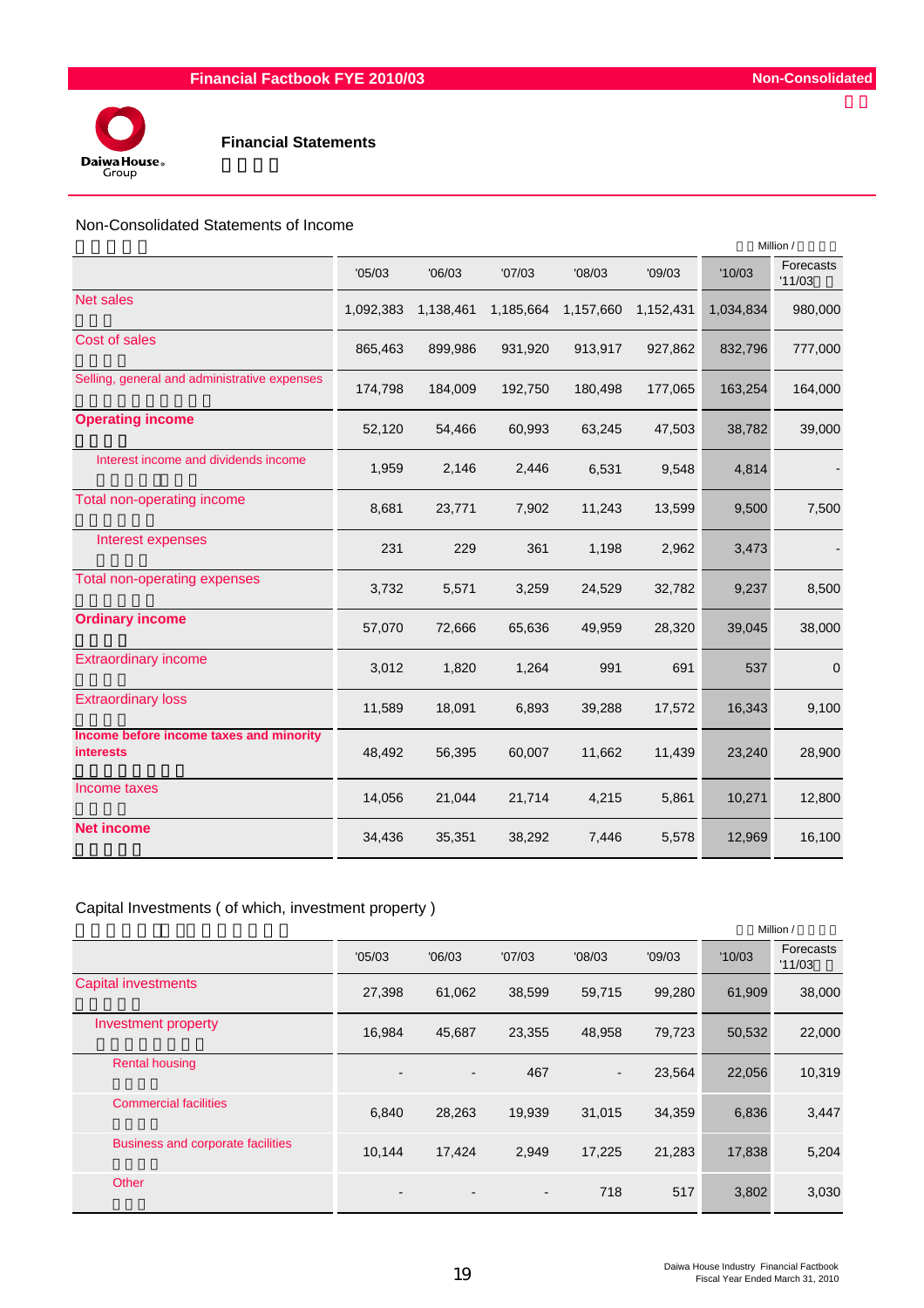

### Sales by Segment

|                                          |           |           |           |           |           |           | Million /           |
|------------------------------------------|-----------|-----------|-----------|-----------|-----------|-----------|---------------------|
|                                          | '05/03    | '06/03    | '07/03    | '08/03    | '09/03    | '10/03    | Forecasts<br>'11/03 |
| Single-family houses, contracting        | 274,723   | 265,748   | 261,355   | 263,242   | 254,164   | 248,571   | 239,400             |
| <b>Subdivisions</b>                      | 45,563    | 44,059    | 45,681    | 40,025    | 41,737    | 32,231    | 30,800              |
| Land for subdivisions                    | 60,979    | 62,514    | 64,539    | 69,029    | 58,110    | 44,369    | 42,400              |
| Sub-total                                | 381,265   | 372,322   | 371,576   | 372,297   | 354,012   | 325,171   | 312,600             |
| Home renovation                          | 22,992    | 24,448    | 24,732    | 26,369    | 27,771    | 36,853    | 42,500              |
|                                          | 229,282   | 243,444   | 258,966   | 284,299   | 285,722   | 266,942   | 266,800             |
|                                          | 124,466   | 144,077   | 155,226   | 143,105   | 109,425   | 92,188    | 72,000              |
| <b>Commercial facilities</b>             | 153,306   | 167,891   | 178,576   | 179,810   | 191,735   | 168,720   | 159,600             |
| <b>Business and corporate facilities</b> | 119,569   | 124,046   | 131,479   | 136,060   | 171,253   | 131,308   | 112,300             |
| Real estate agency services, etc.        | 2,937     | 3,262     | 4,831     | 5,386     | 4,664     | 6,402     | 7,000               |
| Resort hotels and golf courses           | 58,561    | 58,969    | 60,274    | 10,330    | 7,845     | 7,245     | 7,200               |
|                                          | 1,092,383 | 1,138,461 | 1,185,664 | 1,157,660 | 1,152,431 | 1,034,834 | 980,000             |
|                                          |           |           |           |           |           |           |                     |

## Gross Profit Ratio by Segment

|                      |                                   |        |        |        |        |        |         | (%)                 |
|----------------------|-----------------------------------|--------|--------|--------|--------|--------|---------|---------------------|
|                      |                                   | '05/03 | '06/03 | '07/03 | '08/03 | '09/03 | '10/03  | Forecasts<br>'11/03 |
| Housing              | Single-family houses, contracting | 23.3   | 22.7   | 22.7   | 22.6   | 22.9   | 23.2    | 21.9                |
|                      | <b>Subdivisions</b>               | 20.0   | 19.5   | 20.1   | 19.0   | 18.7   | 21.7    | 18.5                |
|                      | Land for subdivisions             | 8.8    | 8.0    | 5.8    | 9.0    | $-5.6$ | $-15.2$ | 0.0                 |
|                      | Sub-total                         | 20.6   | 19.8   | 19.4   | 19.7   | 17.8   | 17.8    | 18.6                |
| Home renovation      |                                   | 26.5   | 27.9   | 27.8   | 26.8   | 28.1   | 30.2    | 30.6                |
| <b>Rental houses</b> |                                   | 23.9   | 23.8   | 24.1   | 23.8   | 22.1   | 25.2    | 21.9                |
| Condominiums         |                                   | 16.7   | 17.3   | 17.6   | 14.6   | 2.3    | $-10.5$ | 12.1                |
|                      | <b>Commercial facilities</b>      | 19.7   | 20.6   | 21.0   | 21.7   | 22.6   | 25.1    | 24.2                |
|                      | Business and corporate facilities | 14.6   | 16.8   | 20.1   | 21.8   | 23.6   | 22.9    | 18.7                |
|                      | Real estate agency services, etc. | 68.3   | 68.2   | 65.2   | 63.9   | 62.8   | 20.9    | 48.6                |
|                      | Resort hotels and golf courses    | 29.3   | 28.9   | 29.8   | 25.3   | 20.1   | 20.7    | 23.6                |
| Total                |                                   | 20.8   | 20.9   | 21.4   | 21.1   | 19.5   | 19.5    | 20.7                |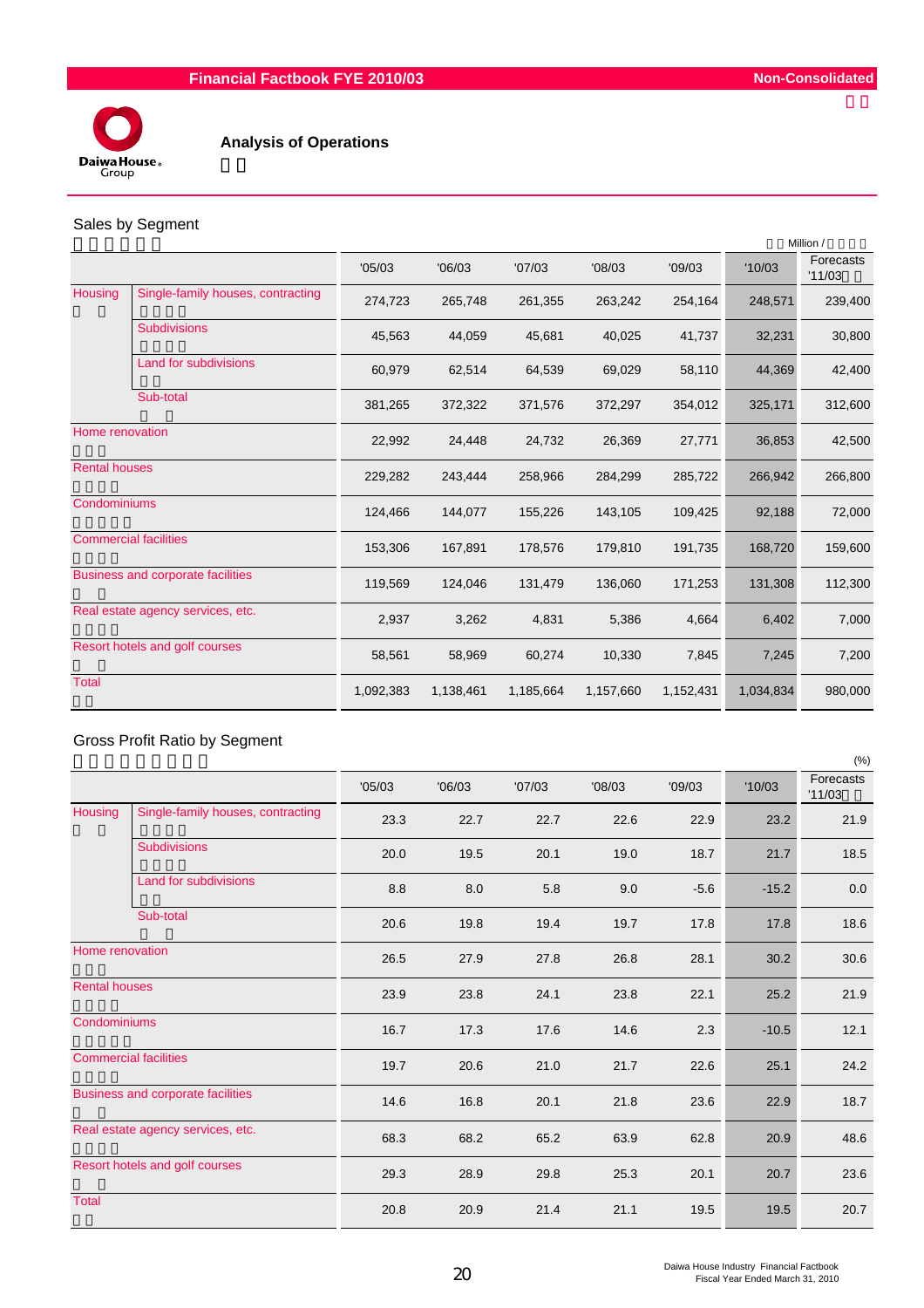

### Orders Received by Segment Sales by Segment

#### Orders received

|                                   |                                          |        |         |        |         | ( Units /           | 100 Million / |
|-----------------------------------|------------------------------------------|--------|---------|--------|---------|---------------------|---------------|
|                                   |                                          | '09/03 |         | '10/03 |         | Forecasts<br>'11/03 |               |
|                                   |                                          | Units/ | Amount/ | Units/ | Amount/ | Units/              | Amount/       |
| Housing                           | Single-family houses, contracting        | 8,159  | 2,368   | 8,166  | 2,329   | 8,548               | 2,400         |
|                                   | <b>Subdivisions</b>                      | 1,689  | 408     | 1,331  | 328     | 1,252               | 310           |
|                                   | Land for subdivisions                    |        | 591     |        | 413     |                     | 440           |
| Sub-total                         |                                          | 9,848  | 3,367   | 9,497  | 3,071   | 9,800               | 3,150         |
| Home renovation                   |                                          |        | 273     |        | 393     |                     | 445           |
| <b>Rental houses</b>              |                                          | 27,665 | 2,494   | 25,433 | 2,443   | 27,250              | 2,695         |
| Condominiums                      |                                          | 3,094  | 916     | 2,675  | 874     | 2,200               | 750           |
| <b>Commercial facilities</b>      |                                          |        | 1,913   |        | 1,562   |                     | 1,612         |
|                                   | <b>Business and corporate facilities</b> |        | 1,428   |        | 1,266   |                     | 1,206         |
| Real estate agency services, etc. |                                          |        | 46      |        | 66      |                     | 70            |
|                                   | Resort hotels and golf courses           |        | 78      |        | 72      |                     | 72            |
| <b>Total</b>                      |                                          | 40,607 | 10,519  | 37,605 | 9,750   | 39,250              | 10,000        |

#### Sales

|                                   |                                   |        |         |        |         | ( Units /           | 100 Million /<br>$\mathcal{L}$ |
|-----------------------------------|-----------------------------------|--------|---------|--------|---------|---------------------|--------------------------------|
|                                   |                                   | '09/03 |         | '10/03 |         | Forecasts<br>'11/03 |                                |
|                                   |                                   | Units/ | Amount/ | Units/ | Amount/ | Units/              | Amount/                        |
| Housing                           | Single-family houses, contracting | 8,586  | 2,541   | 8,609  | 2,485   | 8,556               | 2,394                          |
|                                   | <b>Subdivisions</b>               | 1,729  | 417     | 1,308  | 322     | 1,244               | 308                            |
|                                   | Land for subdivisions             |        | 581     |        | 443     |                     | 424                            |
|                                   | Sub-total                         | 10,315 | 3,540   | 9,917  | 3,251   | 9,800               | 3,126                          |
| Home renovation                   |                                   |        | 277     |        | 368     |                     | 425                            |
| <b>Rental houses</b>              |                                   | 29,413 | 2,857   | 26,538 | 2,669   | 27,100              | 2,668                          |
| Condominiums                      |                                   | 3,511  | 1,094   | 2,863  | 921     | 2,050               | 720                            |
| <b>Commercial facilities</b>      |                                   |        | 1,917   |        | 1,687   |                     | 1,596                          |
|                                   | Business and corporate facilities |        | 1,712   |        | 1,313   |                     | 1,123                          |
| Real estate agency services, etc. |                                   |        | 46      |        | 64      |                     | 70                             |
|                                   | Resort hotels and golf courses    |        | 78      |        | 72      |                     | 72                             |
| <b>Total</b>                      |                                   | 43,239 | 11,524  | 39,318 | 10,348  | 38,950              | 9,800                          |

Note: Amounts less than 100 million have been eliminated.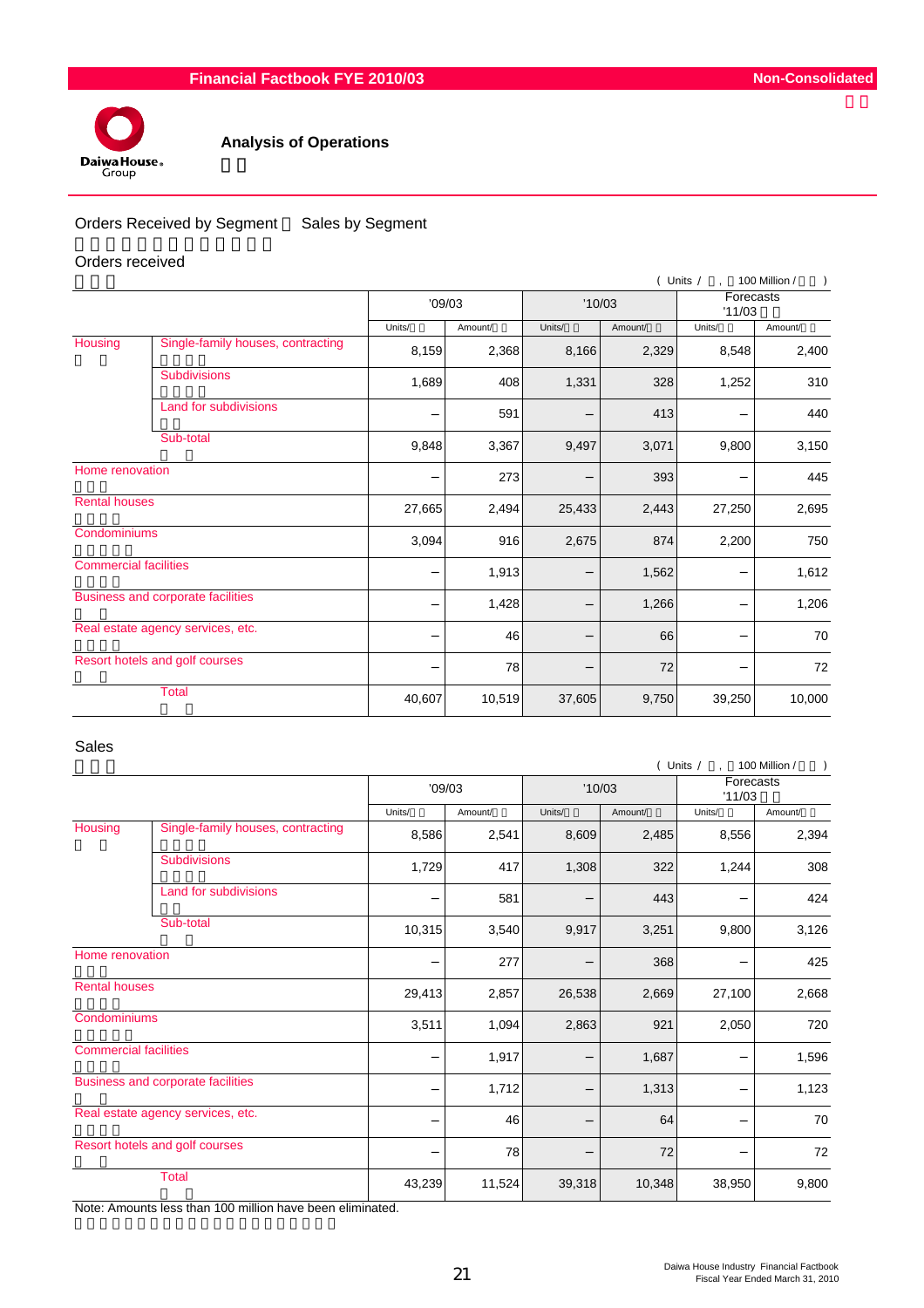

### Residential Business

Order receipt channels ( Single-family houses and rental houses )



 $\Box$  Model house exhibitions  $\Box$  Referral sale ■ Promotional campaigns □ Other

Percentage of reconstruction

|                              |        |        |        | (%)    |
|------------------------------|--------|--------|--------|--------|
|                              | '07/03 | '08/03 | '09/03 | '10/03 |
| Percentage of reconstruction | 28     | 27     | 26     | דכי    |

#### Model house exhibitions

|                                                                         |                      | '07/03  | '08/03 | '09/03 | '10/03 |
|-------------------------------------------------------------------------|----------------------|---------|--------|--------|--------|
| Number of model house exhibitions                                       | 277                  | 260     | 248    | 225    |        |
| Number of family groups visiting                                        | 107.704              | 102.218 | 96.616 | 85,792 |        |
| Average number of family group visits per single model house exhibition |                      | 389     | 393    | 390    | 381    |
| Number of MACHINAKA-xevo                                                | <b>Display homes</b> | 45      | 48     | 82     | 40     |
|                                                                         | Works in process     | 12      | 14     | 6      | 5      |

# Average sales per unit / Average area per unit

|                                   |         |        |         |        |         |        | Million / |        |
|-----------------------------------|---------|--------|---------|--------|---------|--------|-----------|--------|
|                                   |         | '07/03 | '08/03  |        | '09/03  |        | '10/03    |        |
|                                   | Sales / | Area / | Sales / | Area / | Sales / | Area / | Sales /   | Area / |
| Steel-frame                       | 27.9    | 140.0  | 28.8    | 138.6  | 29.7    | 136.0  | 28.2      | 133.3  |
| Wood-frame                        | 29.8    | 137.5  | 32.0    | 136.9  | 28.8    | 134.6  | 27.6      | 132.1  |
| Single-family houses, contracting | 28.0    | 139.9  | 28.9    | 138.5  | 29.6    | 135.9  | 28.2      | 133.2  |
| Steel-frame                       | 23.4    | 124.9  | 23.7    | 123.4  | 24.4    | 121.6  | 24.6      | 122.1  |
| Wood-frame                        | 22.9    | 118.0  | 23.9    | 120.8  | 22.3    | 122.3  | 24.4      | 123.4  |
| <b>Subdivisions</b>               | 23.4    | 124.1  | 23.8    | 123.2  | 24.1    | 121.7  | 24.6      | 122.2  |
| Steel-frame (low-rise)            | 8.5     | 47.3   | 8.8     | 48.5   | 9.4     | 49.4   | 9.4       | 50.8   |
| Steel-frame (high and mid-rise)   | 12.7    | 57.6   | 17.7    | 71.7   | 11.6    | 82.3   | 11.8      | 65.1   |
| Wood-frame                        | 8.1     | 50.8   | 8.3     | 51.5   | 9.5     | 60.8   | 8.9       | 58.4   |
| <b>Rental houses</b>              | 8.8     | 48.2   | 9.7     | 50.8   | 9.7     | 53.2   | 9.7       | 52.0   |